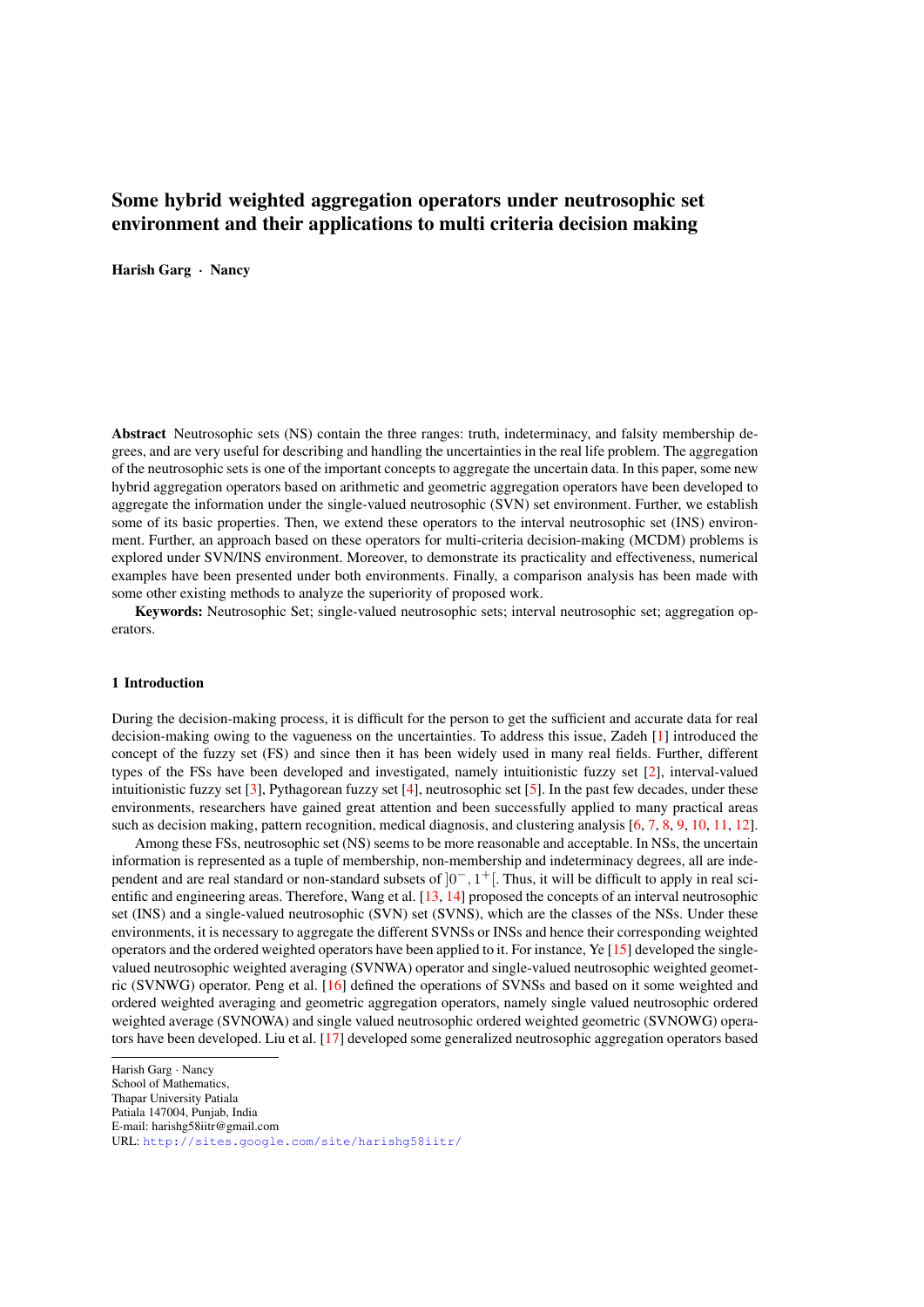on Hamacher operations and named as single-valued neutrosophic Hamacher weighted averaging (SVNHWA), single-valued neutrosophic Hamacher ordered weighted averaging (SVNHOWA), single-valued neutrosophic Hamacher weighted geometric(SVNHWG) and single-valued neutrosophic Hamacher ordered weighted geometric (SVNHOWG). Zhang et al. [\[18\]](#page-14-17) proposed an aggregation operator under the INSs and called as interval neutrosophic number weighted averaging (INNWA) and interval neutrosophic number weighted geometric (INNWG) operators. After that, Aiwu et al. [\[19\]](#page-14-18) proposed the generalized weighted aggregation order under the INS environment. Recently, Nancy and Garg [\[20\]](#page-14-19) proposed the weighted averaging and geometric aggregation operator based on the Frank norm operators and called as single-valued neutrosophic Frank weighted averaging and geometric operators denoted by SVNFWA and SVNFWG respectively. Apart from that, some other authors have worked under the NS environment and developed their corresponding aggregation operators [\[21,](#page-14-20) [22,](#page-15-0) [23,](#page-15-1) [24,](#page-15-2) [25,](#page-15-3) [26,](#page-15-4) [27\]](#page-15-5) and their corresponding references.

Effective aggregation is one of the most important research areas in the field of decision-making. Aggregation, which usually, involves mathematical operators, is not just an average; rather, it represents a more general notion. The results of the aggregation operator are meaningful if the aggregated value given by it is unbiased, that is, it should never tend to one or some number(s)(among to be combined) whose weight is on the higher side and doesn't tend to maximum or the minimum arguments. But, the aggregated value of existing weighted averaging and geometric aggregation operators sometimes tends towards the maximum arguments or the argument with higher importance respectively. Hence, they give unrealistic results in some situations.

So, the main objective of the manuscript is to introduce some new aggregation operators which have characteristics of both the averaging and geometric operators. In order to achieve this objective, we propose the hybrid weighted arithmetic and geometric aggregation operators under the neutrosophic set environment. These aggregation operators are called as hybrid SVN weighted averaging and geometric and hybrid SVN ordered weighted averaging and geometric. Furthermore, this version of operators give us the averaging and geometric operators as special cases which make its formulation robust. Some of its desirable properties have also been investigated. Later on, these aggregation operators have been extended to the interval neutrosophic set(INS) environment. Finally, an illustrative example of the decision-making problem has been given to show the developed method.

The rest of the paper is organized as follows. In section [2,](#page-1-0) we introduce the neutrosophic set theory along with limitations of weighted averaging and geometric operators. Section [3](#page-2-0) proposes the hybrid aggregation operators under SVN environment and also desirable properties of them are investigated. In section [4,](#page-9-0) we extend these proposed aggregation operators from the SVN to INS domain. Section [5](#page-10-0) illustrates the proposed approach with a numerical example and also shows it flexibility by assigning different values to the parameter. Also, the comparative study validates the proposed approach. Section [6](#page-13-0) ends up with concluding remarks.

## <span id="page-1-0"></span>2 Preliminaries

In this section, some basic concepts about the SVNSs and INSs are briefly presented over the universal set X.

#### 2.1 Neutrosophic set theory

**Definition 1** [\[5\]](#page-14-4) A neutrosophic set (NS)  $\beta$  consists of three independent degrees namely truth ( $\zeta_{\beta}$ ), indeterminacy ( $\kappa_{\beta}$ ), and falsity ( $\varphi_{\beta}$ ) which are defined as

$$
\beta = \{ \langle x, \zeta_{\beta}(x), \kappa_{\beta}(x), \varphi_{\beta}(x) \mid x \in X \rangle \}
$$

where  $\zeta_{\beta}(x)$ ,  $\kappa_{\beta}(x)$ ,  $\varphi_{\beta}(x) \in ]0^-, 1^+]$  such that  $0^- \leq \zeta_{\beta}(x)$ ,  $\kappa_{\beta}(x)$ ,  $\varphi_{\beta}(x) \leq 3^+$ .

**Definition 2** [\[14\]](#page-14-13)A single-valued neutrosophic set (SVNS)  $\beta$  in X is defined as

$$
\beta = \{ \langle x, \zeta_{\beta}(x), \kappa_{\beta}(x), \varphi_{\beta}(x) \mid x \in X \rangle \}
$$

where  $\zeta_{\beta}(x)$ ,  $\kappa_{\beta}(x)$ ,  $\varphi_{\beta}(x) \in [0,1]$  such that  $0 \leq \zeta_{\beta}(x)$ ,  $\kappa_{\beta}(x)$ ,  $\varphi_{\beta}(x) \leq 3$ . A SVNS is an instance of a NS. For convenience, we denote these pairs as  $\beta = \langle \zeta_\beta, \kappa_\beta, \varphi_\beta \rangle$ , throughout this article, and called as single-valued neutrosophic number (SVNN).

**Definition 3** An order relation, based on S and H functions, between two SVNNs  $\beta$  and  $\gamma$  is stated as[\[14\]](#page-14-13), if  $S(\beta) > S(\gamma)$  then  $\beta > \gamma$  and if  $S(\beta) = S(\gamma)$  and  $H(\beta) > H(\gamma)$  then  $\beta > \gamma$ , if  $H(\beta) = H(\gamma)$  then  $\beta = \gamma$ , where  $S(\beta) = \zeta_{\beta} - \kappa_{\beta} - \varphi_{\beta}$  and  $H(\beta) = \zeta_{\beta} + \kappa_{\beta} + \varphi_{\beta}$ .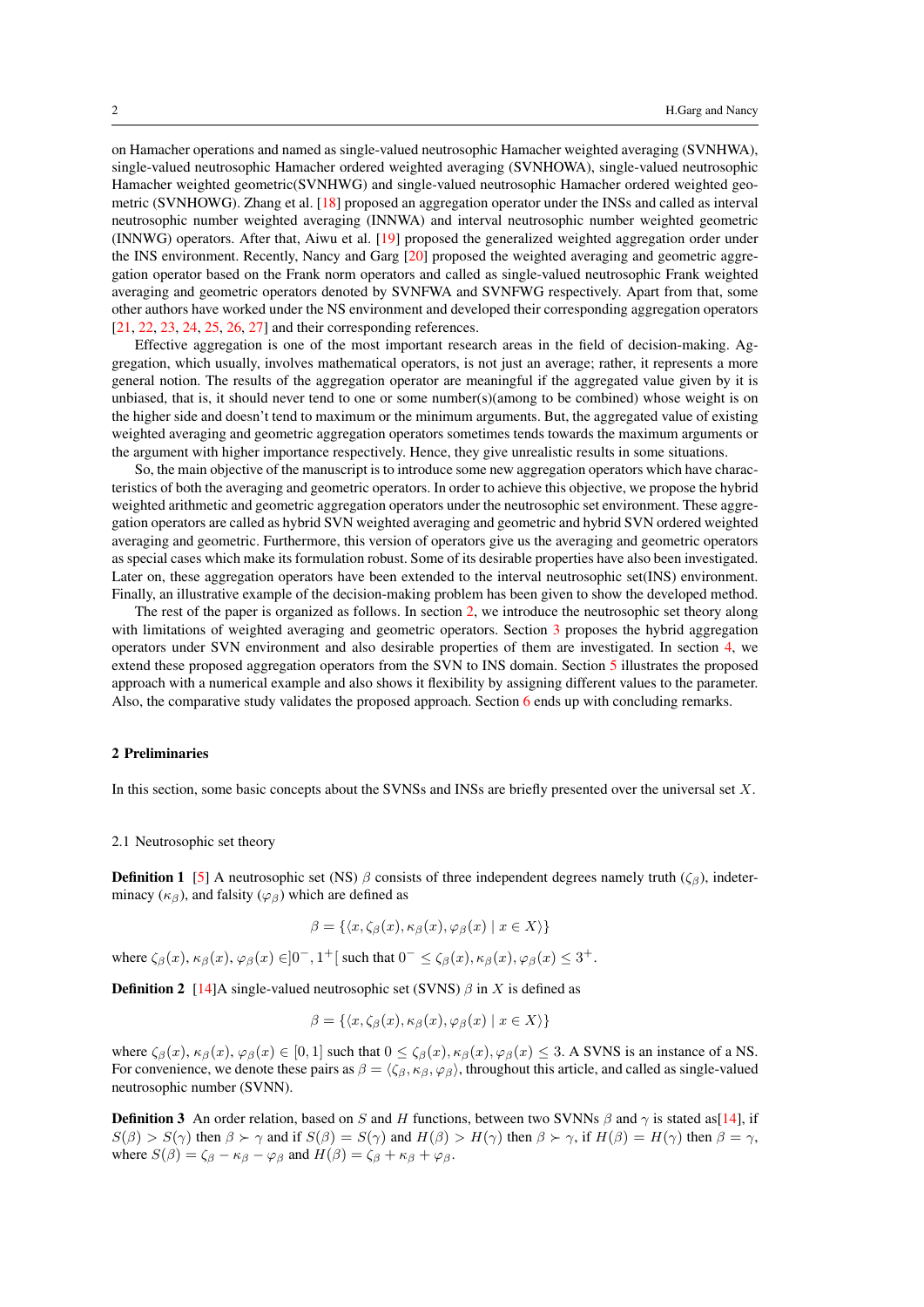**Definition 4** Let  $\beta_1 = \langle \zeta_1, \kappa_1, \varphi_1 \rangle$  and  $\beta_2 = \langle \zeta_2, \kappa_2, \varphi_2 \rangle$  be two SVNNs. Then the operational laws between them are defined as follows [\[16\]](#page-14-15)

- (i)  $\beta_1 \oplus \beta_2 = \langle \zeta_1 + \zeta_2 \zeta_1 \zeta_2, \kappa_1 \kappa_2, \varphi_1 \varphi_2 \rangle$
- (ii)  $\beta_1 \otimes \beta_2 = \langle \zeta_1 \zeta_2, \kappa_1 + \kappa_2 \kappa_1 \kappa_2, \varphi_1 + \varphi_2 \varphi_1 \varphi_2 \rangle$ (iii)  $\lambda \beta_1 = \langle 1 - (1 - \zeta_1)^\lambda, \kappa_1^\lambda, \varphi_1^\lambda \rangle; \lambda > 0$ (iv)  $\beta_1^{\lambda} = \langle \zeta_1^{\lambda}, 1 - (1 - \kappa_1)^{\lambda}, 1 - (1 - \varphi_1)^{\lambda} \rangle; \lambda > 0$

In order to aggregate the different SVNNs  $\beta_i = \langle \zeta_i, \kappa_i, \varphi_i \rangle$  for  $j = 1, 2, ..., n$  corresponding to its weight vector  $\omega = (\omega_1, \omega_2, ..., \omega_n)^T$  such that  $\omega_j > 0$  and  $\sum_{j=1}^n \omega_j = 1$ , Peng et al. [\[16\]](#page-14-15) gave the different weighted geometric and averaging aggregation operators which are summarized as follows:

(a) SVNWA operator [\[16\]](#page-14-15)

<span id="page-2-1"></span>
$$
SVNWA(\beta_1, \beta_2, \dots, \beta_n) = \left\langle 1 - \prod_{j=1}^n (1 - \zeta_j)^{\omega_j}, \prod_{j=1}^n (\kappa_j)^{\omega_j}, \prod_{j=1}^n (\varphi_j)^{\omega_j} \right\rangle
$$
 (1)

(b) SVNWG operator [\[16\]](#page-14-15)

<span id="page-2-3"></span>
$$
SVMWG(\beta_1, \beta_2, ..., \beta_n) = \left\langle \prod_{j=1}^n (\zeta_j)^{\omega_j}, 1 - \prod_{j=1}^n (1 - \kappa_j)^{\omega_j}, 1 - \prod_{j=1}^n (1 - \varphi_j)^{\omega_j} \right\rangle
$$
(2)

(c) SVNOWA operator [\[16\]](#page-14-15)

$$
SVNOWA(\beta_1, \beta_2, \dots, \beta_n) = \left\langle 1 - \prod_{j=1}^n (1 - \zeta_{\xi(j)})^{\omega_j}, \prod_{j=1}^n (\kappa_{\xi(j)})^{\omega_j}, \prod_{j=1}^n (\varphi_{\xi(j)})^{\omega_j} \right\rangle
$$
(3)

(d) SVNOWG operator [\[16\]](#page-14-15)

<span id="page-2-2"></span>
$$
SVNOWG(\beta_1, \beta_2, ..., \beta_n) = \left\langle \prod_{j=1}^n (\zeta_{\xi(j)})^{\omega_j}, 1 - \prod_{j=1}^n (1 - \kappa_{\xi(j)})^{\omega_j}, 1 - \prod_{j=1}^n (1 - \varphi_{\xi(j)})^{\omega_j} \right\rangle \tag{4}
$$

where  $\xi$  is a permutation of  $(1, 2, \ldots, n)$  such that  $\beta_{\xi(j-1)} \geq \beta_{\xi(j)}$  for  $j = 2, \ldots, n$ .

## <span id="page-2-4"></span>2.2 Shortcomings of SVNWA, SVNWG, SVNOWA, SVNOWG operators

The existing aggregation operators given in Eqs. [\(1\)](#page-2-1)-[\(4\)](#page-2-2) are the basic operators used to aggregate the SVNNs but these operators have some shortcomings which are discussed as: Let  $\beta_1 = \langle 0.0001, 0, 0 \rangle$  and  $\beta_2 =$  $\langle 1, 0, 0 \rangle$  be two SVNNs and  $\omega = (0.9, 0.1)^T$  be the corresponding weight vector. By utilizing the Eqs. [\(1\)](#page-2-1)-[\(4\)](#page-2-2), we get SVNWA $(\beta_1, \beta_2) = (1, 0, 0)$ , SVNWG $(\beta_1, \beta_2) = (0.002, 0, 0)$ , SVNOWA $(\beta_1, \beta_2) = (1, 0, 0)$  and SVNOWG $(\beta_1, \beta_2) = (0.5012, 0, 0)$ .

On the other hand, if we take  $\omega = (0.1, 0.9)$  as weight vector, then by using Eqs. [\(1\)](#page-2-1)-[\(4\)](#page-2-2), we get  $SVMWA(\beta_1, \beta_2) = \langle 1, 0, 0 \rangle$ ,  $SVMWG(\beta_1, \beta_2) = \langle 0.5012, 0, 0 \rangle$ ,  $SVNOWA(\beta_1, \beta_2) = \langle 1, 0, 0 \rangle$  and  $SVNOWG(\beta_1, \beta_2) =$  $(0.002, 0, 0)$ .

From the above cases, we notice that the aggregated values of SVNWA and SVNOWA operators tend to the maximum argument and the aggregated values of the SVNWG and SVNOWG operator may tend to the value having maximum weight. So, it is concluded from these results that the existing operators may not give the reasonable results and hence there is need to improve the existing aggregation operators so that we can overcome these flaws.

#### <span id="page-2-0"></span>3 Aggregation operators with single-valued neutrosophic information

Let  $\Omega$  be the collection of all SVNNs. In this section, we have proposed some hybrid aggregation operators namely, Hybrid SVN weighted averaging and geometric (H-SVNWAG) and Hybrid SVN ordered weighted averaging and geometric (H-SVNOWAG) aggregation operators.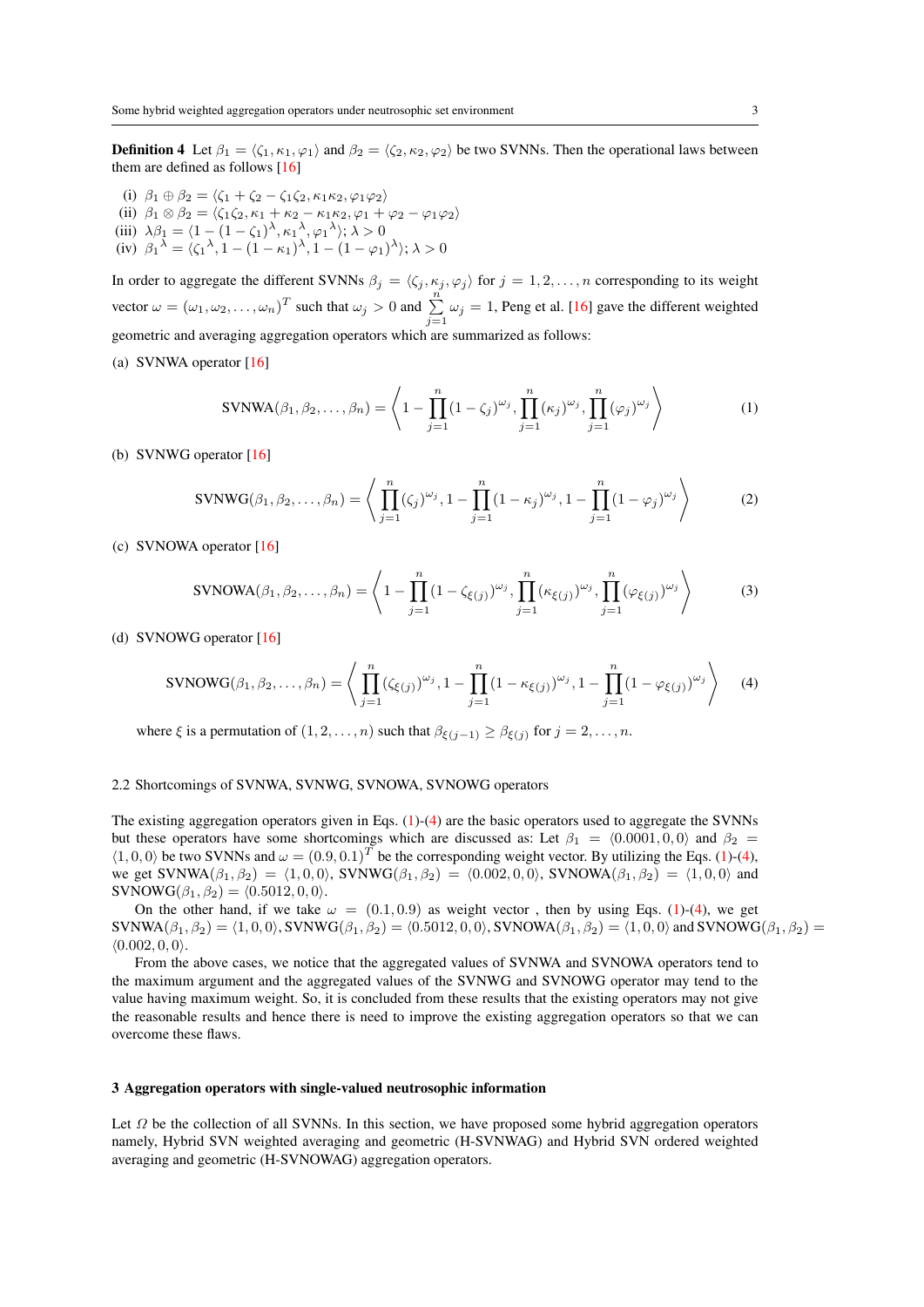3.1 Hybrid single-valued neutrosophic weighted arithmetic and geometric aggregation operator

<span id="page-3-1"></span>**Definition 5** Let  $\beta_j = \langle \zeta_j, \kappa_j, \varphi_j \rangle (j = 1, 2, ..., n)$  be SVNNs. A H-SVNWAG operator is a mapping H-SVNWAG :  $\Omega^n \to \Omega$  and is defined as

<span id="page-3-0"></span>H-SVNWAG
$$
(\beta_1, \beta_2, ..., \beta_n)
$$
 =  $\left(\bigoplus_{j=1}^n \omega_j \beta_j\right)^{\lambda} \bigotimes \left(\bigotimes_{j=1}^n \beta_j^{\omega_j}\right)^{1-\lambda}$  (5)

where  $\lambda \in [0, 1]$  be a real number and  $\omega_j$  is the standardized weight vector of  $\beta_j$ ;  $(j = 1, 2, ..., n)$ .

**Theorem 1** *The aggregated value by using H-SVNWAG operator for a collection of SVNNs*  $\beta_j$ ;  $(j = 1, 2, ..., n)$ *is given in Eq.* [\(5\)](#page-3-0) *and still a SVNN.*

<span id="page-3-2"></span>
$$
H-SVNWAG(\beta_1, \beta_2, ..., \beta_n)
$$
  
=  $\left\langle \left(1 - \prod_{j=1}^n (1 - \zeta_j)^{\omega_j}\right) \right\rangle \left(\prod_{j=1}^n \zeta_j^{\omega_j}\right)^{1-\lambda}, 1 - \left(1 - \prod_{j=1}^n \kappa_j^{\omega_j}\right) \left(\prod_{j=1}^n (1 - \kappa_j)^{\omega_j}\right)^{1-\lambda}, 1 - \left(1 - \prod_{j=1}^n \varphi_j^{\omega_j}\right) \left(\prod_{j=1}^n (1 - \varphi_j)^{\omega_j}\right)^{1-\lambda}, 1 - \left(1 - \prod_{j=1}^n \varphi_j^{\omega_j}\right) \left(\prod_{j=1}^n (1 - \varphi_j)^{\omega_j}\right)^{1-\lambda} \right\rangle$  (6)

*Proof* For SVNNs  $\beta_j$  and a real number  $\lambda \in [0, 1]$ , we have

$$
\left(\bigoplus_{j=1}^{n} \omega_{j} \beta_{j}\right)^{\lambda} = \left(\left\langle 1 - \prod_{j=1}^{n} (1 - \zeta_{j})^{\omega_{j}}, \prod_{j=1}^{n} (\kappa_{j})^{\omega_{j}}, \prod_{j=1}^{n} (\varphi_{j})^{\omega_{j}}\right\rangle\right)^{\lambda}
$$

$$
= \left\langle \left(1 - \prod_{j=1}^{n} (1 - \zeta_{j})^{\omega_{j}}\right)^{\lambda}, 1 - \left(1 - \prod_{j=1}^{n} (\kappa_{j})^{\omega_{j}}\right)^{\lambda}, 1 - \left(1 - \prod_{j=1}^{n} (\varphi_{j})^{\omega_{j}}\right)^{\lambda}\right\rangle \tag{7}
$$

and

$$
\left(\prod_{j=1}^{n} \beta_j^{\omega_j}\right)^{1-\lambda} = \left(\left\langle \prod_{j=1}^{n} (\zeta_j)^{\omega_j}, 1 - \prod_{j=1}^{n} (1 - \kappa_j)^{\omega_j}, 1 - \prod_{j=1}^{n} (1 - \varphi_j)^{\omega_j}\right\rangle\right)^{1-\lambda}
$$

$$
= \left\langle \left(\prod_{j=1}^{n} (\zeta_j)^{\omega_j}\right)^{1-\lambda}, 1 - \left(\prod_{j=1}^{n} (1 - \kappa_j)^{\omega_j}\right)^{1-\lambda}, 1 - \left(\prod_{j=1}^{n} (1 - \varphi_j)^{\omega_j}\right)^{1-\lambda}\right\rangle \tag{8}
$$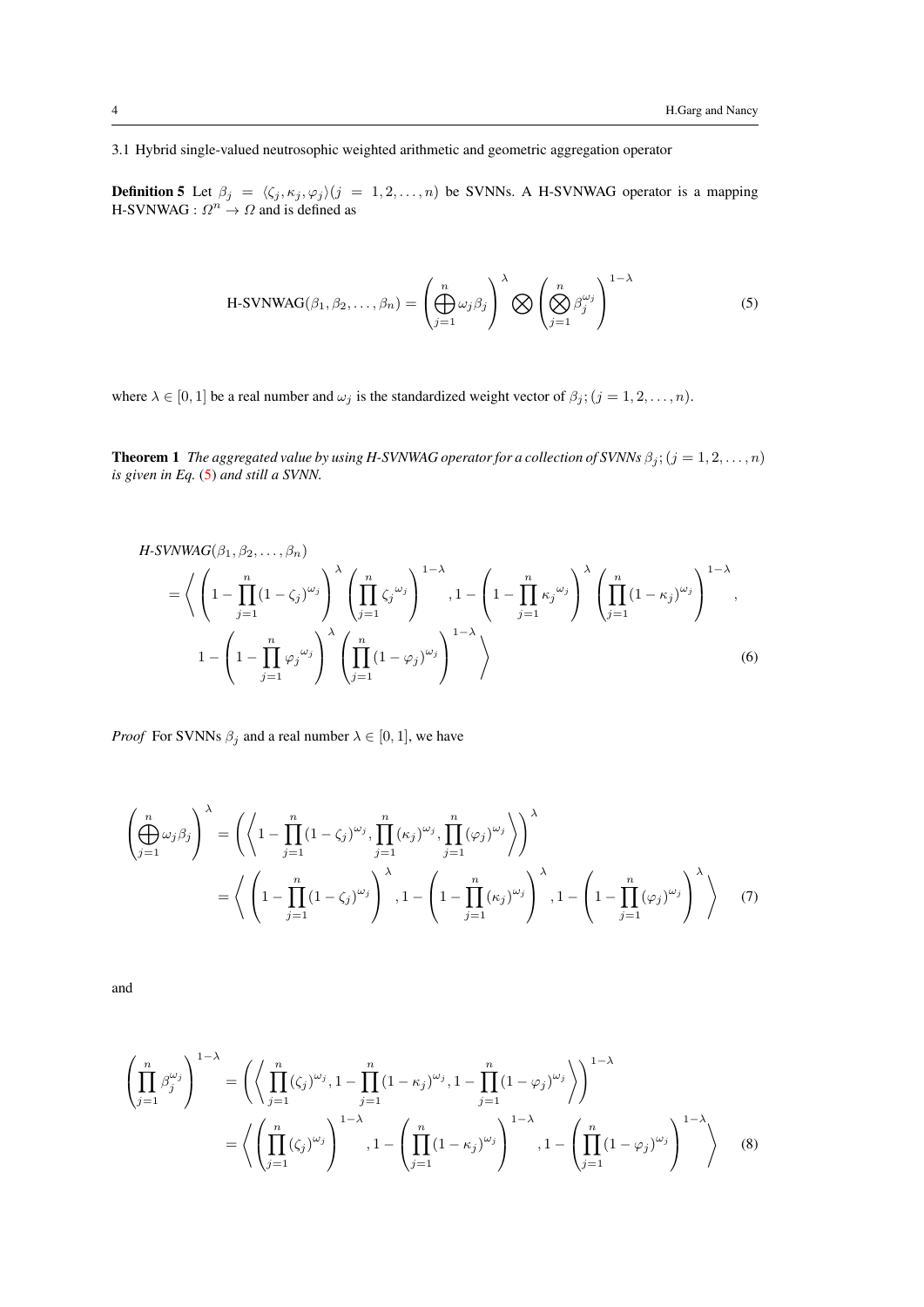Therefore, based on these and by Definition [5,](#page-3-1) we have

H-SVNWAG(
$$
\beta_1, \beta_2, ..., \beta_n
$$
)  
\n
$$
= \left\langle \left(1 - \prod_{j=1}^n (1-\zeta_j)^{\omega_j}\right)^{\lambda}, 1 - \left(1 - \prod_{j=1}^n (\kappa_j)^{\omega_j}\right)^{\lambda}, 1 - \left(1 - \prod_{j=1}^n (\varphi_j)^{\omega_j}\right)^{\lambda} \right\rangle
$$
\n
$$
\bigotimes \left\langle \left(\prod_{j=1}^n (1-\zeta_j)^{\omega_j}\right)^{1-\lambda}, 1 - \left(\prod_{j=1}^n (1-\varphi_j)^{\omega_j}\right)^{1-\lambda}, 1 - \left(\prod_{j=1}^n (1-\varphi_j)^{\omega_j}\right)^{1-\lambda} \right\rangle
$$
\n
$$
= \left\langle \left(1 - \prod_{j=1}^n (1-\zeta_j)^{\omega_j}\right)^{\lambda} \left(\prod_{j=1}^n (\zeta_j)^{\omega_j}\right)^{1-\lambda}, 1 - \left(1 - \prod_{j=1}^n (\kappa_j)^{\omega_j}\right)^{\lambda} + 1 - \left(\prod_{j=1}^n (1-\kappa_j)^{\omega_j}\right)^{1-\lambda} - \left(1 - \left(1 - \prod_{j=1}^n (\kappa_j)^{\omega_j}\right)^{\lambda}\right) \left(1 - \left(\prod_{j=1}^n (1-\kappa_j)^{\omega_j}\right)^{\lambda}\right), 1 - \left(1 - \prod_{j=1}^n (\varphi_j)^{\omega_j}\right)^{\lambda} \right)
$$
\n
$$
+ 1 - \left(\prod_{j=1}^n (1-\varphi_j)^{\omega_j}\right)^{1-\lambda} - \left(1 - \left(1 - \prod_{j=1}^n (\kappa_j)^{\omega_j}\right)^{\lambda}\right) \left(1 - \left(\prod_{j=1}^n (1-\varphi_j)^{\omega_j}\right)^{\lambda}\right)
$$
\n
$$
= \left\langle \left(1 - \prod_{j=1}^n (1-\zeta_j)^{\omega_j}\right)^{\lambda} \left(\prod_{j=1}^n (\zeta_j)^{\omega_j}\right)^{1-\lambda}, 1 - \left(1 - \prod_{j=1}^n (\kappa_j)^{\omega_j}\right)^{\lambda} + 1 - \left(\prod_{j=1}^n (1-\kappa_j)^{\omega_j}\right)^{1-\lambda} - \left(1 - \left(\prod_{j=1}^n (1-\kappa_j)^{\omega_j}\right
$$

Hence, the result.

<span id="page-4-0"></span>*Example 1* Let  $\beta_1 = (0.9, 0.1, 0.1), \beta_2 = (0.92, 0.1, 0.05)$  and  $\beta_3 = (0.7, 0.1, 0.2)$  be three SVNNs and their corresponding weight vector is  $\omega = (0.3, 0.5, 0.2)^T$ . Without loss of generality, we assume that  $\lambda = 0.5$  be a real number. Then, by utilizing the given information, we have

H-SVNWAG
$$
(\beta_1, \beta_2, \beta_3)
$$

$$
= \left\langle \left(1 - \prod_{j=1}^{3} (1 - \zeta_j)^{\omega_j}\right)^{\lambda} \left(\prod_{j=1}^{3} \zeta_j^{\omega_j}\right)^{1-\lambda}, 1 - \left(1 - \prod_{j=1}^{3} \kappa_j^{\omega_j}\right)^{\lambda} \left(\prod_{j=1}^{3} (1 - \kappa_j)^{\omega_j}\right)^{1-\lambda},
$$
  
\n
$$
1 - \left(1 - \prod_{j=1}^{3} \varphi_j^{\omega_j}\right)^{\lambda} \left(\prod_{j=1}^{3} (1 - \varphi_j)^{\omega_j}\right)^{1-\lambda} \right\rangle
$$
  
\n
$$
= \left\langle \left(1 - (1 - 0.9)^{0.3} \times (1 - 0.92)^{0.5} \times (1 - 0.7)^{0.2}\right)^{0.5} \left((0.9^{0.3}) \times (0.92^{0.5}) \times (0.7^{0.2})\right)^{1-0.5},
$$
  
\n
$$
1 - \left(1 - (0.1)^{0.3} \times (0.1)^{0.5} \times (0.1)^{0.2}\right)^{0.5} \left((1 - 0.1)^{0.3} \times (1 - 0.1)^{0.5} \times (1 - 0.1)^{0.2}\right)^{0.5},
$$
  
\n
$$
1 - \left(1 - (0.1)^{0.3} \times (0.05)^{0.5} \times (0.2)^{0.2}\right)^{0.5} \left((1 - 0.1)^{0.3} \times (1 - 0.05)^{0.5} \times (1 - 0.2)^{0.2}\right)^{0.5}\right\rangle
$$
  
\n=  $\langle 0.8768, 0.1, 0.089 \rangle$ 

*Remark 1* It is evident from the proposed operator that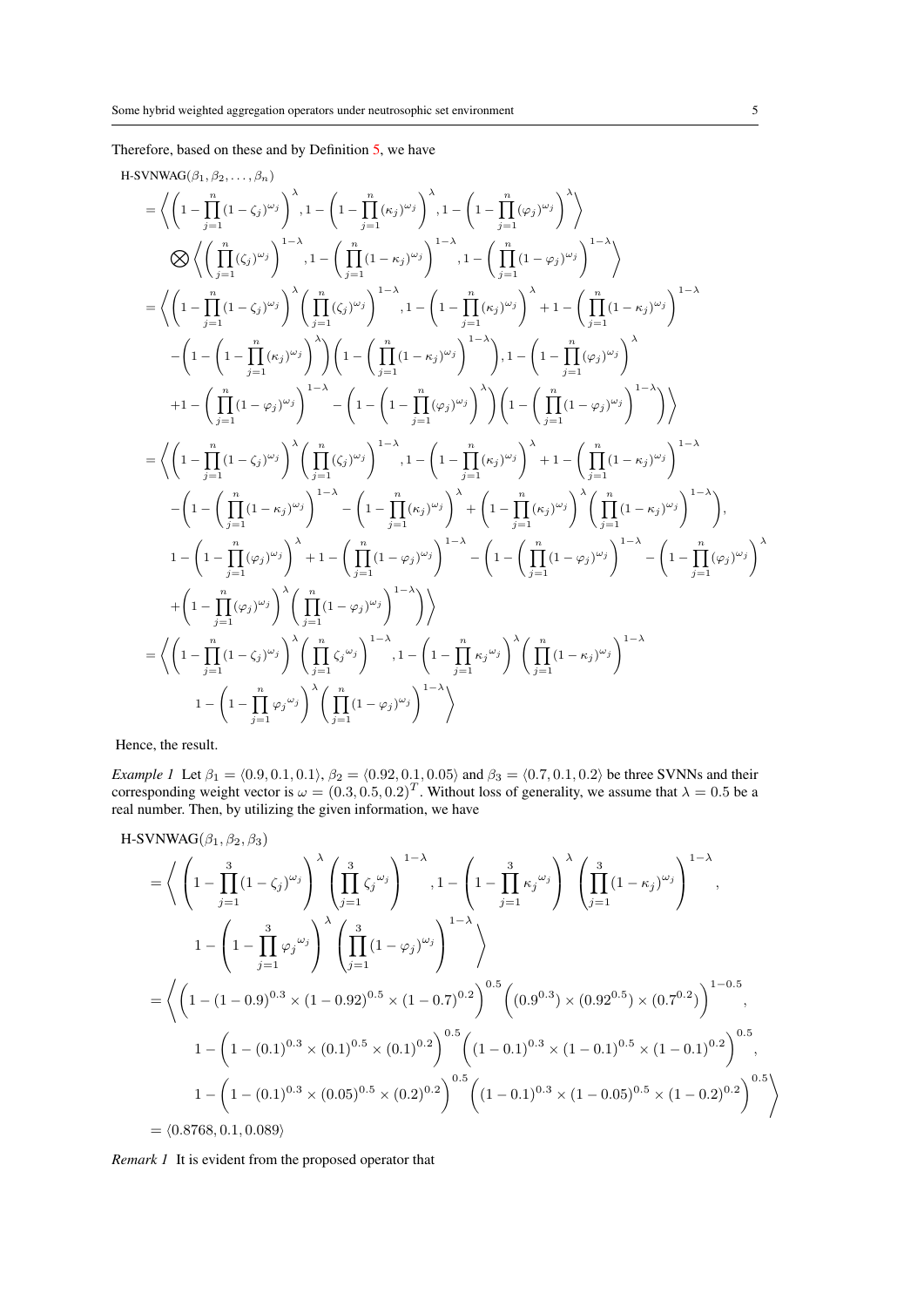(i) if  $\lambda = 1$ , then H-SVNWAG is reduced to SVNWA [\[16\]](#page-14-15) operator, and (ii) if  $\lambda = 0$  then it is reduced to SVNWG [\[16\]](#page-14-15) operator.

Hence, the proposed operator is a more generalized as compared to other existing operator.

Furthermore, it has concluded that the proposed H-SVNWAG operator satisfies the properties of idempotency, boundedness and monotonicity for a collection of SVNN  $\beta_j = \langle \zeta_j, \kappa_j, \varphi_j \rangle$ ;  $(j = 1, 2, ..., n)$ , which can be stated as follows:

(P1) (Idempotency) If  $\beta_j = \beta$  for all j, we have

$$
\text{H-SVNWAG}(\beta_1, \beta_2, \dots, \beta_n) = \beta
$$

(P2) (Boundedness) For SVNNs  $\beta_i$ ;  $(j = 1, 2, ..., n)$ , we have

$$
\min\{\beta_j\} \leq \text{H-SVNWAG}(\beta_1, \beta_2, \dots, \beta_n) \leq \max\{\beta_j\}
$$

(P3) (Monotonicity) If  $\beta_i$  and  $\gamma_i$  be two collections of SVNNs such that  $\beta_i \leq \gamma_i$  for all j, then

<span id="page-5-3"></span>H-SVNWAG
$$
(\beta_1, \beta_2, ..., \beta_n)
$$
  $\leq$  H-SVNWAG $(\gamma_1, \gamma_2, ..., \gamma_n)$ 

Since SVNWA and SVNWG operators satisfy these properties so by the definition of H-SVNWAGA operator, it follows directly and hence we omit their proofs.

Theorem 2 *The existing operators SVNWA, SVNWG and the proposed operator H-SVNWAG satisfy the following inequality for a collection of SVNNs*  $\beta_i$  ( $j = 1, 2, ..., n$ ),

$$
SVNWG(\beta_1, \beta_2, \dots, \beta_n) \le H-SVNWAG(\beta_1, \beta_2, \dots, \beta_n) \le SVNWA(\beta_1, \beta_2, \dots, \beta_n)
$$
\n
$$
(9)
$$

*Proof* Let  $\beta_j = \langle \zeta_j, \kappa_j, \varphi_j \rangle$  be SVNNs and  $\omega = (\omega_1, \omega_2, \dots, \omega_n)^T$  be their normalized weight vector, then we have  $\prod_{j=1}^n$  $\zeta_j^{\omega_j} \leq 1 - \prod_{i=1}^n$  $\prod_{j=1}^{n} (1 - \zeta_j)^{\omega_j}$  and  $0 \le \prod_{j=1}^{n}$  $j=1$  $\zeta_j^{\omega_j}, 1-\prod_{i=1}^n$  $\prod_{j=1}^{n} (1 - \zeta_j)^{\omega_j} \leq 1$ . Therefore, for a real number  $\lambda \in [0, 1]$  we have

$$
\left(\prod_{j=1}^n \zeta_j^{\omega_j}\right)^{1-\lambda} \le \left(1 - \prod_{j=1}^n (1-\zeta_j)^{\omega_j}\right)^{1-\lambda}
$$

which implies that

<span id="page-5-0"></span>
$$
\left(1 - \prod_{j=1}^{n} (1 - \zeta_j)^{\omega_j}\right)^{\lambda} \left(\prod_{j=1}^{n} \zeta_j^{\omega_j}\right)^{1-\lambda} \le 1 - \prod_{j=1}^{n} (1 - \zeta_j)^{\omega_j} \tag{10}
$$

Similarly, for  $\prod_{j=1}^n$  $\kappa_j^{\omega_j} \geq 1 - \prod_{i=1}^n$  $\prod_{j=1}^{n} (1 - \kappa_j)^{\omega_j}$  and  $\prod_{j=1}^{n}$  $\varphi_j^{\omega_j} \geq 1 - \prod_{i=1}^n$  $\prod_{j=1}^{n} (1 - \varphi_j)^{\omega_j}$ , we have

<span id="page-5-1"></span>
$$
\prod_{j=1}^{n} \kappa_j^{\omega_j} \le 1 - \left(1 - \prod_{j=1}^{n} \kappa_j^{\omega_j}\right)^{\lambda} \left(\prod_{j=1}^{n} (1 - \kappa_j)^{\omega_j}\right)^{1 - \lambda}
$$
\n(11)

and

<span id="page-5-2"></span>
$$
\prod_{j=1}^{n} \varphi_j^{\omega_j} \le 1 - \left(1 - \prod_{j=1}^{n} \varphi_j^{\omega_j}\right)^{\lambda} \left(\prod_{j=1}^{n} (1 - \varphi_j)^{\omega_j}\right)^{1-\lambda} \tag{12}
$$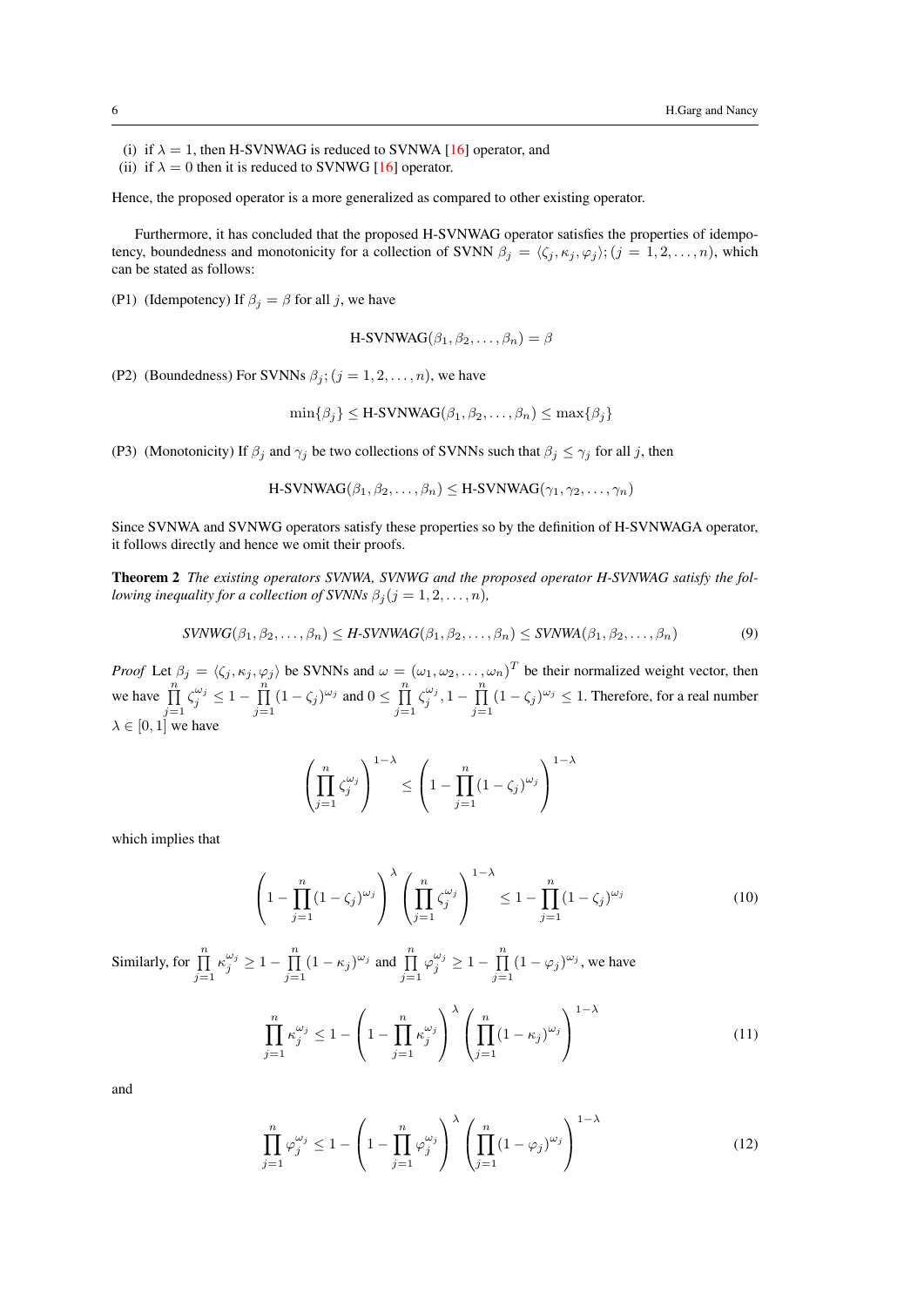Thus, by using Eqs.  $(10)$ ,  $(11)$ ,  $(12)$  and the definition of score function, we get

$$
S(\text{SVMWA}(\beta_1, \beta_2, ..., \beta_n)) = 1 - \prod_{j=1}^n (1 - \zeta_j)^{\omega_j} - \prod_{j=1}^n \kappa_j^{\omega_j} - \prod_{j=1}^n \varphi_j^{\omega_j}
$$
  
\n
$$
\geq \left(1 - \prod_{j=1}^n (1 - \zeta_j)^{\omega_j}\right)^{\lambda} \left(\prod_{j=1}^n \zeta_j^{\omega_j}\right)^{1-\lambda} - \left\{1 - \left(1 - \prod_{j=1}^n \kappa_j^{\omega_j}\right)^{\lambda} \left(\prod_{j=1}^n (1 - \kappa_j)^{\omega_j}\right)^{1-\lambda}\right\}
$$
  
\n
$$
- \left\{1 - \left(1 - \prod_{j=1}^n \varphi_j^{\omega_j}\right)^{\lambda} \left(\prod_{j=1}^n (1 - \varphi_j)^{\omega_j}\right)^{1-\lambda}\right\}
$$
  
\n
$$
= S(\text{H-SVNWAG}(\beta_1, \beta_2, ..., \beta_n))
$$

Hence, H-SVNWAG $(\beta_1, \beta_2, \ldots, \beta_n) \leq$  SVNWA $(\beta_1, \beta_2, \ldots, \beta_n)$ . Similarly, we can obtain that H-SVNWAG $(\beta_1, \beta_2, \ldots, \beta_n) \geq$ SVNWG( $\beta_1, \beta_2, \ldots, \beta_n$ ). Thus, we get the required proof.

*Example 2* Let  $\beta_1 = (0.9, 0.1, 0.1), \beta_2 = (0.92, 0.1, 0.05)$  and  $\beta_3 = (0.7, 0.1, 0.2)$  be three SVNNs and their corresponding weight vector is  $\omega = (0.3, 0.5, 0.2)^T$  as given in Example [1.](#page-4-0) Then by using Eqs. [\(1\)](#page-2-1), [\(2\)](#page-2-3) and [\(6\)](#page-3-2), we get SVNWA $(\beta_1, \beta_2, \beta_3) = (0.9426, 0.1, 0.08)$ , H-SVNWAG $(\beta_1, \beta_2, \beta_3) = (0.8768, 0.1, 0.089)$  and SVNWG $(\beta_1, \beta_2, \beta_3) = (0.865, 0.1, 0.0968)$ . Therefore, based on the score functions, we get SVNWG $(\beta_1, \beta_2, \beta_3) \le$ H-SVNWAG( $\beta_1, \beta_2, \beta_3$ )  $\leq$  SVNWA( $\beta_1, \beta_2, \beta_3$ ) and it validates the theorem [2.](#page-5-3)

3.2 Hybrid single-valued neutrosophic ordered weighted arithmetic and geometric aggregation operator

**Definition 6** A H-SVNOWAG operator is a mapping H-SVNOWAG( $\beta_1, \beta_2, ..., \beta_n$ ) :  $\Omega^n \to \Omega$  that has an associated positional weight vector  $w = (w_1, w_2, \dots, w_n)$ , such that  $w_j > 0$  and  $\sum_{j=1}^n w_j = 1$  and is defined as

H-SVNOWAG
$$
(\beta_1, \beta_2, ..., \beta_n)
$$
 =  $\left(\bigoplus_{j=1}^n w_j \beta_{\xi(j)}\right)^{\lambda} \bigotimes \left(\bigotimes_{j=1}^n \beta_{\xi(j)}^{w_j}\right)^{1-\lambda}$  (13)

where  $\xi$  is a permutation of  $(1, 2, \ldots, n)$  such that  $\xi(j-1) > \xi(j)$  for  $j = 2, 3, \ldots, n$  and  $\lambda$  be any real number in [0, 1].

**Theorem 3** *For the collection of SVNNs*  $\beta_j = \langle \zeta_j, \kappa_j, \varphi_j \rangle$ ,  $(j = 1, 2, ..., n)$ *, the aggregated value by using H-SVNOWAG is still a SVNN and is given by*

<span id="page-6-0"></span>
$$
H-SVNOWAG(\beta_1, \beta_2, \dots, \beta_n)
$$
\n
$$
= \left\langle \left(1 - \prod_{j=1}^n (1 - \zeta_{\xi(j)})^{w_j}\right) \prod_{j=1}^{\lambda} \left(\prod_{j=1}^n \zeta_{\xi(j)}^{w_j}\right)^{1-\lambda}, 1 - \left(1 - \prod_{j=1}^n \kappa_{\xi(j)}^{w_j}\right) \prod_{j=1}^{\lambda} \left(\prod_{j=1}^n (1 - \kappa_{\xi(j)})^{w_j}\right)^{1-\lambda}, 1 - \left(1 - \prod_{j=1}^n \varphi_{\xi(j)}^{w_j}\right) \prod_{j=1}^{\lambda} \left(\prod_{j=1}^n (1 - \varphi_{\xi(j)})^{w_j}\right)^{1-\lambda} \right\rangle
$$
\n
$$
(14)
$$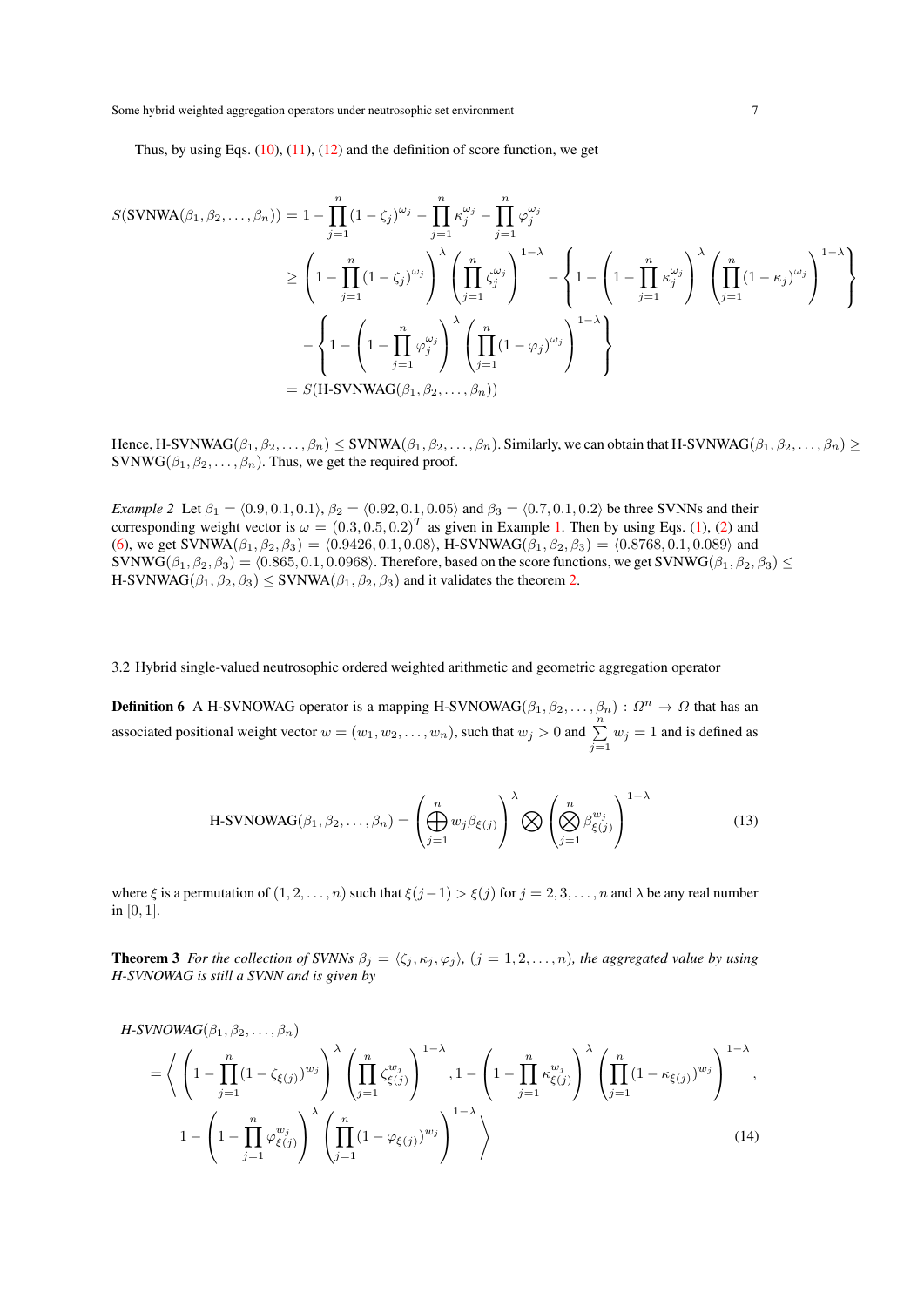*Proof* Based on the SVNOWA and SVNOWG operators and the operational laws, we have

H-SVNOWAG
$$
(\beta_1, \beta_2, ..., \beta_n)
$$
 =  $\left(\bigoplus_{j=1}^n w_j \beta_{\xi(j)}\right)^{\lambda} \bigotimes \left(\bigotimes_{j=1}^n \beta_{\xi(j)}^{w_j}\right)^{1-\lambda}$   
\n=  $\left(\left(1 - \prod_{j=1}^n (1 - \zeta_{\xi(j)})^{w_j}, \prod_{j=1}^n (\kappa_{\xi(j)})^{w_j}, \prod_{j=1}^n (\varphi_{\xi(j)})^{w_j}\right)\right)^{\lambda} \bigotimes \left(\left\langle \prod_{j=1}^n (\zeta_{\xi(j)})^{w_j}, 1 - \prod_{j=1}^n (1 - \kappa_{\xi(j)})^{w_j}, \prod_{j=1}^n (\varphi_{\xi(j)})^{w_j}\right)\right)^{\lambda}$   
\n=  $\left\langle \left(1 - \prod_{j=1}^n (1 - \zeta_{\xi(j)})^{w_j}\right)^{\lambda}, 1 - \left(1 - \prod_{j=1}^n (\kappa_{\xi(j)})^{w_j}\right)^{\lambda}, 1 - \left(1 - \prod_{j=1}^n (\varphi_{\xi(j)})^{w_j}\right)^{\lambda}\right\rangle$   
\n $\bigotimes \left\langle \left(\prod_{j=1}^n (\zeta_{\xi(j)})^{w_j}\right)^{1-\lambda}, 1 - \left(\prod_{j=1}^n (1 - \kappa_{\xi(j)})^{w_j}\right)^{1-\lambda}, 1 - \left(\prod_{j=1}^n (1 - \varphi_{\xi(j)})^{w_j}\right)^{1-\lambda}\right\rangle$   
\n=  $\left\langle \left(1 - \prod_{j=1}^n (1 - \zeta_{\xi(j)})^{w_j}\right)^{\lambda}, 1 - \left(1 - \prod_{j=1}^n (\kappa_{\xi(j)})^{w_j}\right)^{\lambda}, 1 - \left(1 - \prod_{j=1}^n (\varphi_{\xi(j)})^{w_j}\right)^{\lambda}\right\rangle$   
\n $\bigotimes \left\langle \left(\prod_{j=1}^n (\zeta_{\xi(j)})^{w_j}\right)^{1-\lambda}, 1 - \left(\prod_{j=1}^n (1 - \kappa_{\xi(j)})^{w_j}\right)^{1-\lambda}, 1 - \left(\prod_{j=1}^n (1 - \varphi_{\xi(j)})^{w_j}\right)^{1-\lambda}\right\rangle$  (15)

$$
\begin{split} = & \bigg\langle\left(1-\prod_{j=1}^{n}(1-\zeta_{\xi(j)})^{w_{j}}\right)^{\lambda}\left(\prod_{j=1}^{n}(\zeta_{\xi(j)})^{w_{j}}\right)^{1-\lambda}, 1-\left(1-\prod_{j=1}^{n}(\kappa_{\xi(j)})^{w_{j}}\right)^{\lambda}+1-\left(\prod_{j=1}^{n}(1-\kappa_{\xi(j)})^{w_{j}}\right)^{1-\lambda}\\ &-\left(1-\left(1-\prod_{j=1}^{n}(\kappa_{\xi(j)})^{w_{j}}\right)^{\lambda}\right)\left(1-\left(\prod_{j=1}^{n}(1-\kappa_{\xi(j)})^{w_{j}}\right)^{1-\lambda}\right), 1-\left(1-\prod_{j=1}^{n}(\varphi_{\xi(j)})^{w_{j}}\right)^{\lambda}\\ &+1-\left(\prod_{j=1}^{n}(1-\varphi_{\xi(j)})^{w_{j}}\right)^{1-\lambda}-\left(1-\left(1-\prod_{j=1}^{n}(\varphi_{\xi(j)})^{w_{j}}\right)^{\lambda}\right)\left(1-\left(\prod_{j=1}^{n}(1-\varphi_{\xi(j)})^{w_{j}}\right)^{1-\lambda}\right)\bigg\rangle\\ =&\bigg\langle\left(1-\prod_{j=1}^{n}(1-\zeta_{\xi(j)})^{w_{j}}\right)^{\lambda}\left(\prod_{j=1}^{n}(\zeta_{\xi(j)})^{w_{j}}\right)^{1-\lambda}, 1-\left(1-\prod_{j=1}^{n}(\kappa_{\xi(j)})^{w_{j}}\right)^{\lambda}+1-\left(\prod_{j=1}^{n}(1-\kappa_{\xi(j)})^{w_{j}}\right)^{1-\lambda}\\ &-\left(1-\left(\prod_{j=1}^{n}(1-\kappa_{\xi(j)})^{w_{j}}\right)^{1-\lambda}-\left(1-\prod_{j=1}^{n}(\kappa_{\xi(j)})^{w_{j}}\right)^{\lambda}+\left(1-\prod_{j=1}^{n}(\kappa_{\xi(j)})^{w_{j}}\right)^{\lambda}\left(\prod_{j=1}^{n}(1-\kappa_{\xi(j)})^{w_{j}}\right)^{1-\lambda}\\ &1-\left(1-\prod_{j=1}^{n}(\varphi_{\xi(j)})^{w_{j}}\right)^{\lambda}+1-\left(\prod_{j=1}^{n}(1-\varphi_{\xi(j)})^{w_{j}}\right)^{\lambda}-\left(1-\left(\prod_{j=1}^{n}(1-\varphi_{\xi(j)})^{w
$$

Hence, the result.

*Example 3* Consider  $\beta_1 = (0.4, 0.2, 0.6)$ ,  $\beta_2 = (0.3, 0.1, 0.4)$  and  $\beta_3 = (0.7, 0.2, 0.1)$  be three SVNNs. Assume that importance of each SVNN is given as  $w = (0.6, 0.3, 0.1)^T$  and the  $\lambda = 0.5$ . Based on the score function of SVNNs, we get  $S(\beta_1) = -0.4$ ,  $S(\beta_2) = -0.2$  and  $S(\beta_3) = 0.4$ . Thus,  $S(\beta_3) > S(\beta_2) > S(\beta_3)$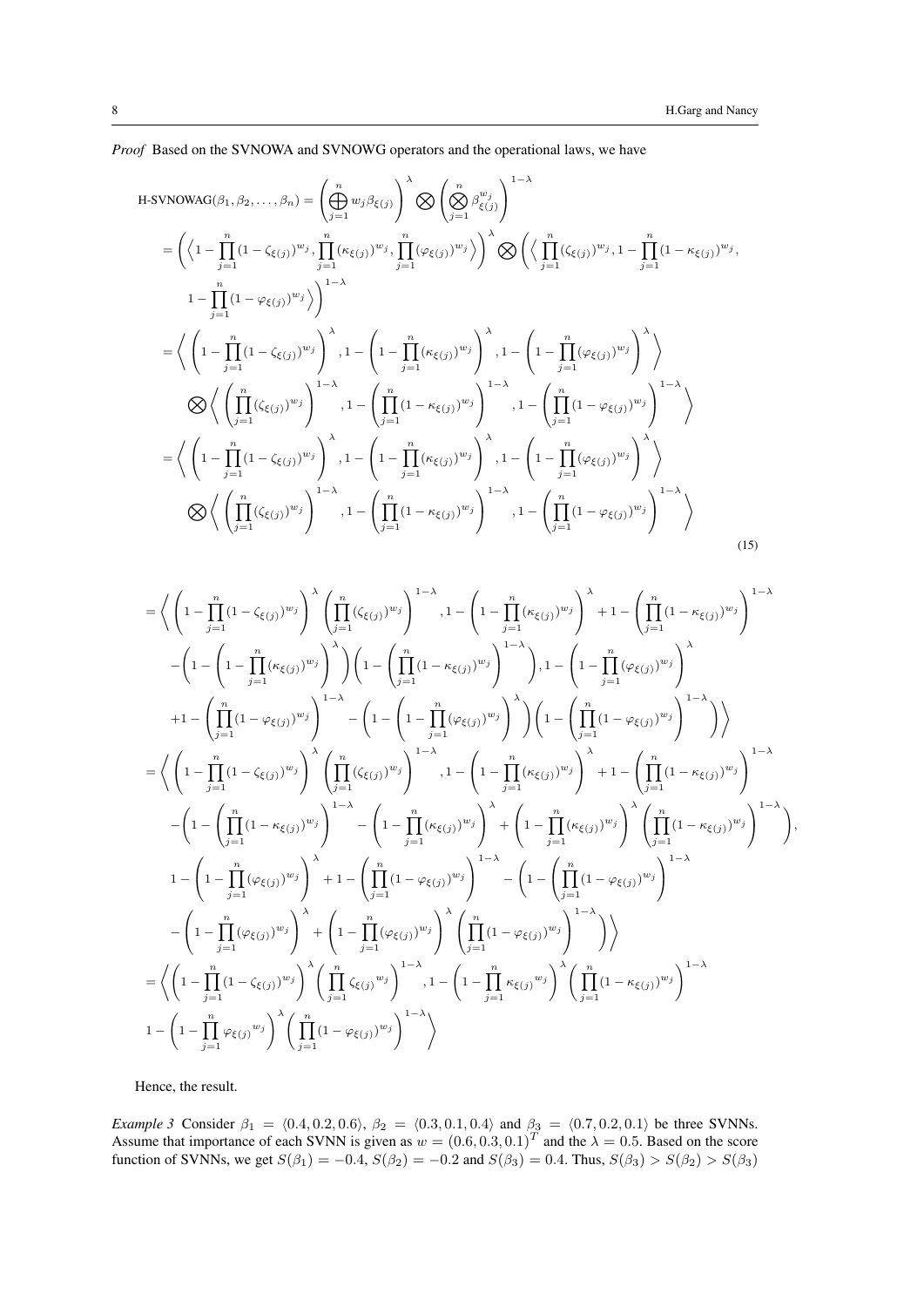and hence  $\beta_{\xi(1)} = \beta_3$ ,  $\beta_{\xi(2)} = \beta_2$  and  $\beta_{\xi(3)} = \beta_1$ . Therefore, by using the Eq. [\(14\)](#page-6-0), we get

H-SVNOWAG
$$
(\beta_1, \beta_2, \beta_3)
$$

$$
= \left\langle \left(1 - \prod_{j=1}^{3} (1 - \zeta_{\xi(j)})^{w_j}\right)^{\lambda} \left(\prod_{j=1}^{3} \zeta_{\xi(j)}^{w_j}\right)^{1-\lambda}, 1 - \left(1 - \prod_{j=1}^{3} \kappa_{\xi(j)}^{w_j}\right)^{\lambda} \left(\prod_{j=1}^{3} (1 - \kappa_{\xi(j)})^{w_j}\right)^{1-\lambda},
$$
  

$$
1 - \left(1 - \prod_{j=1}^{3} \varphi_{\xi(j)}^{w_j}\right)^{\lambda} \left(\prod_{j=1}^{3} (1 - \varphi_{\xi(j)})^{w_j}\right)^{1-\lambda} \right\rangle
$$

$$
= \left\langle \left(1 - (1 - 0.7)^{0.6} \times (1 - 0.3)^{0.3} \times (1 - 0.4)^{0.1}\right)^{0.5} \times \left((0.7)^{0.6} \times (0.3)^{0.3} \times (0.4)^{0.5}\right)^{0.5},
$$
  
\n
$$
1 - \left(1 - (0.2)^{0.6} \times (0.1)^{0.3} \times (0.2)^{0.1}\right)^{0.5} \left((1 - 0.2)^{0.6} \times (1 - 0.1)^{0.3} \times (1 - 0.2)^{0.1}\right),
$$
  
\n
$$
1 - \left(1 - (0.1)^{0.6} \times (0.4)^{0.3} \times (0.6)^{0.1}\right)^{0.5} \left((1 - 0.1)^{0.6} \times (1 - 0.4)^{0.3} \times (1 - 0.6)^{0.1}\right)\right\rangle
$$

 $= \langle 0.5482, 0.1669, 0.2244 \rangle$ 

According to the properties of the SVNOWA and SVNOWG operators , it is clear that the H-SVNOWAG operator also satisfies the properties of idempotency, boundedness and monotonicity and commutativity.

(P1) (Idempotency) If  $\beta_i = \beta$ , for all j, then

$$
H-SVNOWAG(\beta_1, \beta_2, \ldots, \beta_n) = \beta
$$

(P2) (Boundedness) For a SVNN  $\beta_i$ , we have

 $\min\{\beta_i\} \leq H-SV NOWAG(\beta_1, \beta_2, \ldots, \beta_n) \leq \max\{\beta_i\}$ 

(P3) (Monotonicity) If  $\beta_j \leq \gamma_j$  for all j, then

H-SVNOWAG $(\beta_1, \beta_2, \ldots, \beta_n)$  < H-SVNOWAG $(\gamma_1, \gamma_2, \ldots, \gamma_n)$ 

(P4) (Commutativity)If  $(\beta'_1, \beta'_2, ..., \beta'_n)$  be any permutation of  $(\beta_1, \beta_2, ..., \beta_n)$ , then

H-SVNOWLEDG
$$
(\beta_1, \beta_2, \ldots, \beta_n) =
$$
H-SVNOWLEDG $(\beta'_1, \beta'_2, \ldots, \beta'_n)$ 

Theorem 4 *The SVNOWA, SVNOWG and proposed operator H-SVNOWAG satisfies the following inequality*

$$
SVNOWG(\beta_1, \beta_2, \dots, \beta_n) \le H-SVNOWAG(\beta_1, \beta_2, \dots, \beta_n) \le SVNOWA(\beta_1, \beta_2, \dots, \beta_n)
$$
(16)

*Proof* Proof is similar to Theorem [2](#page-5-3) so we omit here.

The suitability of aggregated values of the proposed hybrid aggregation operators is discussed in following example.

*Example 4* Consider the SVNNs  $\beta_1 = \langle 0.0001, 0, 0 \rangle$  and  $\beta_2 = \langle 1, 0, 0 \rangle$  as taken in section [2.2.](#page-2-4) If we consider the weight vector  $\omega = w = (0.9, 0.1)^T$ , then by using the H-SVNWAG and H-SVNOWAG operators given in Eqs. [\(6\)](#page-3-2) and [\(14\)](#page-6-0), we get H-SVNWAG $(\beta_1, \beta_2) = \langle 0.0447, 0, 0 \rangle$  and H-SVNOWAG $(\beta_1, \beta_2) = \langle 0.7079, 0, 0 \rangle$ . Clearly, H-SVNWAG lie between SVNWA $(\beta_1, \beta_2) = (1, 0, 0)$  and SVNWG $(\beta_1, \beta_2) = (0.002, 0, 0)$  and H-SVNOWAG which has value lie between SVNOWA( $\beta_1, \beta_2$ ) =  $\langle 1, 0, 0 \rangle$  and SVNOWG( $\beta_1, \beta_2$ ) =  $\langle 0.5012, 0, 0 \rangle$ .

On the other hand, if we utilize the weight vector  $\omega = w = (0.1, 0.9)^T$ , then from Eqs. [\(6\)](#page-3-2) and [\(14\)](#page-6-0) we have, H-SVNWAG( $\beta_1, \beta_2$ ) =  $\langle 0.7079, 0, 0 \rangle$  which is between SVNWA( $\beta_1, \beta_2$ ) =  $\langle 1, 0, 0 \rangle$  and SVNWG( $\beta_1, \beta_2$ ) =  $\langle 0.5012, 0, 0 \rangle$ ; H-SVNOWAG $(\beta_1, \beta_2) = \langle 0.04447, 0, 0 \rangle$  which is lie between SVNOWA $(\beta_1, \beta_2) = \langle 1, 0, 0 \rangle$ and SVNOWG $(\beta_1, \beta_2) = (0.002, 0, 0)$ .

From the above, we conclude that the proposed hybrid operators are unbiased as they are not tending towards maximum argument shown by SVNWA and SVOWA operators and also not tending towards the maximum weight value as shown by SVNWG and SVNOWG operators. Hence, the proposed operators gives the aggregated values which are much more informative.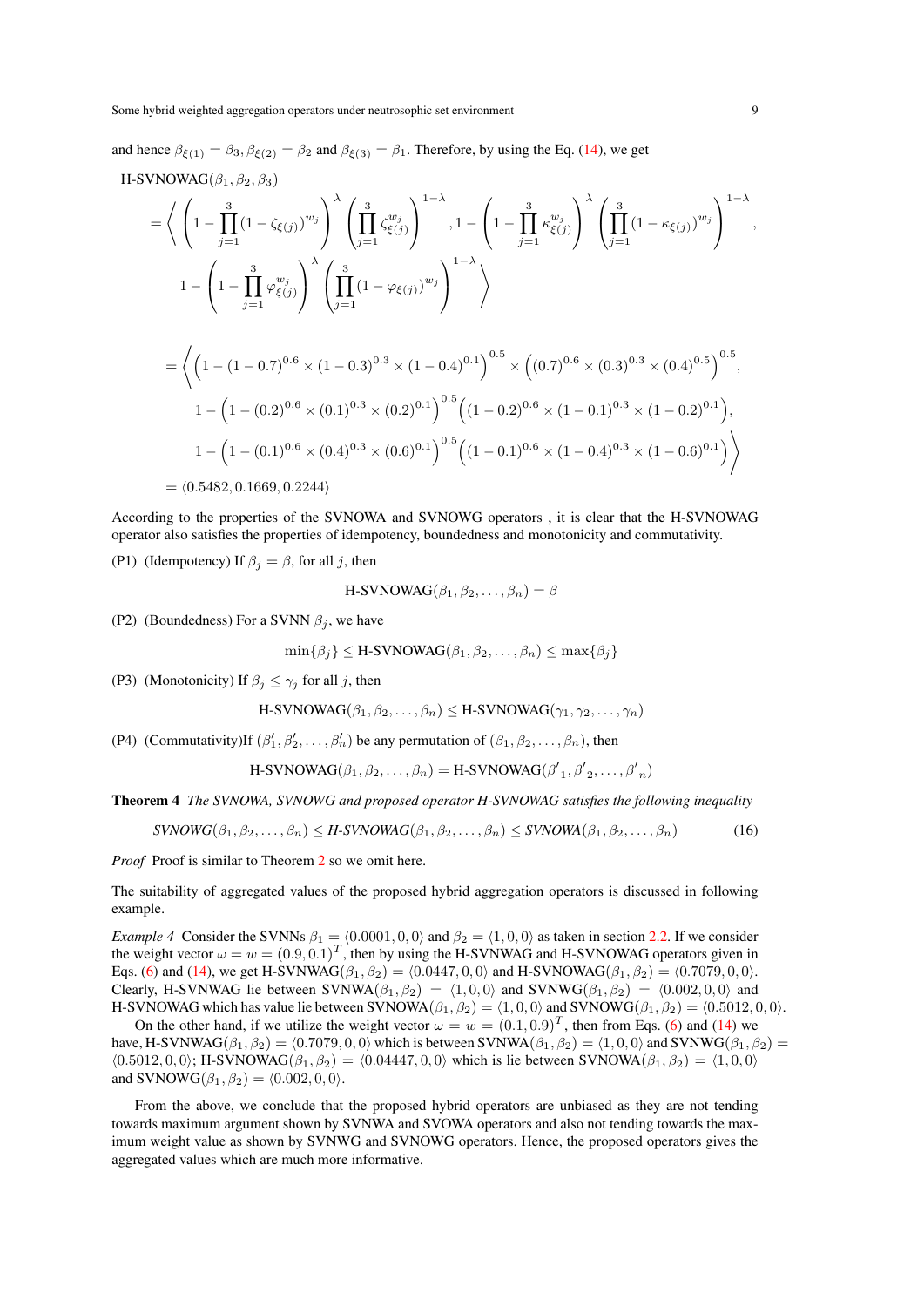# <span id="page-9-0"></span>4 Extensions to the Interval neutrosophic information

Wang et al. [\[13\]](#page-14-12) have introduced the interval neutrosophic set (INS), which is generalization of the SVNS in which the degree of the membership functions corresponding to the set are represented in the form of the intervals rather than exact numbers.

<span id="page-9-1"></span>**Definition 7** An interval neutrosophic set  $\beta$  is defined over X is given as [\[13\]](#page-14-12)

$$
\beta = \{ \langle x, \tilde{\zeta}_{\beta}(x), \tilde{\kappa}_{\beta}(x), \tilde{\varphi}_{\beta}(x) \rangle \mid x \in X \}
$$

where  $\tilde{\zeta}_{\beta}(x), \tilde{\kappa}_{\beta}(x), \tilde{\varphi}_{\beta}(x) \subset [0,1]$  are interval numbers such that  $0 \leq \sup(\tilde{\zeta}_{\beta}(x)) + \sup(\tilde{\kappa}_{\beta}(x)) + \sup(\tilde{\varphi}_{\beta}(x)) \leq$ 1 for all  $x \in X$ . For convenience, let  $\tilde{\zeta}_{\beta}(x) = [a, b], \tilde{\kappa}_{\beta}(x) = [c, d]$  and  $\tilde{\varphi}_{\beta}(x) = [e, f]$  then this pair is often denoted by  $\beta = \langle [a, b], [c, d], [e, f] \rangle$  and called an interval-valued neutrosophic number (INN).

For any INN  $\beta = \langle [a, b], [c, d], [e, f] \rangle$ , a score function S is defined as  $S(\beta) = (a + b - c - d - e - f)/2$ .  $S(\beta) \in [-1, 1]$  and an accuracy degree H is defined as  $H(\beta) = (a + b + c + d + e + f)/2$ ,  $H(\beta) \in [0, 1]$ . An order relation between these two INNs is defined as : if  $S(\beta) < S(\gamma)$  then  $\beta$  is smaller than  $\gamma$  and if  $S(\beta) = S(\gamma)$  then, if  $H(\beta) < H(\gamma)$  then  $\beta$  is smaller than  $\gamma$  and if  $H(\beta) = H(\gamma)$  then  $\beta$  and  $\gamma$  represent the same information denoted by  $\beta = \gamma$ .

Furthermore, in order to aggregate the different INNs  $\beta_i = \langle [a_j, b_j], [c_j, d_j], [e_j, f_j] \rangle$ ,  $(j = 1, 2, ..., n)$ , the following aggregation operators have been defined as follows

**Definition 8** Let  $\beta_j = \langle [a_j , b_j], [c_j , d_j], [e_j , f_j] \rangle$ ,  $(j = 1, 2, \ldots, n)$  be n INNs then

(i) an interval neutrosophic weighted average (INWA) operator is defined as [\[28\]](#page-15-6)

$$
INWA(\beta_1, \beta_2, \dots, \beta_n) = \left\langle \left[1 - \prod_{j=1}^n (1 - a_j)^{\omega_j}, 1 - \prod_{j=1}^n (1 - b_j)^{\omega_j} \right], \left[\prod_{j=1}^n (c_j)^{\omega_j}, \prod_{j=1}^n (d_j)^{\omega_j} \right] \right\rangle
$$

$$
\left[\prod_{j=1}^n (e_j)^{\omega_j}, \prod_{j=1}^n (f_j)^{\omega_j} \right] \left\langle
$$

(ii) an interval neutrosophic weighted geometric (INWG) operator is defined as [\[28\]](#page-15-6)

$$
INWG(\beta_1, \beta_2, ..., \beta_n) = \Big\langle \Big[ \prod_{j=1}^n (a_j)^{\omega_j}, \prod_{j=1}^n (b_j)^{\omega_j} \Big], \Big[ 1 - \prod_{j=1}^n (1 - c_j)^{\omega_j}, 1 - \prod_{j=1}^n (1 - d_j)^{\omega_j} \Big],
$$

$$
\Big[ 1 - \prod_{j=1}^n (1 - e_j)^{\omega_j}, 1 - \prod_{j=1}^n (1 - f_j)^{\omega_j} \Big] \Big\rangle
$$

where  $\omega_j$  be the weight vector of it such that  $\omega_j > 0$  and  $\sum_{j=1}^n \omega_j = 1$ .

In the following, we have proposed some new interval neutrosophic weighted aggregation operators namely, hybrid interval neutrosophic weighted and geometric average (H-INWAG) operator and hybrid interval neutrosophic ordered weighted and geometric average (H-INOWAG) operator for a collection of the INNs, denoted by  $\Gamma$ , whose weight vector is  $\omega = (\omega_1, \omega_2, \dots, \omega_n)^T$ ,  $\omega_j > 0$ ,  $\sum_{j=1}^n \omega_j = 1$ .

**Definition 9** For any real number  $\lambda \in [0, 1]$  and for the collection of INNs  $\beta_j = \langle [a_j, b_j], [c_j, d_j], [e_j, f_j] \rangle$ ,  $(j = 1, 2, ..., n)$ , a H-INWAG operator is a mapping H-INWAG :  $\Gamma^n \to \Gamma$  and is defined as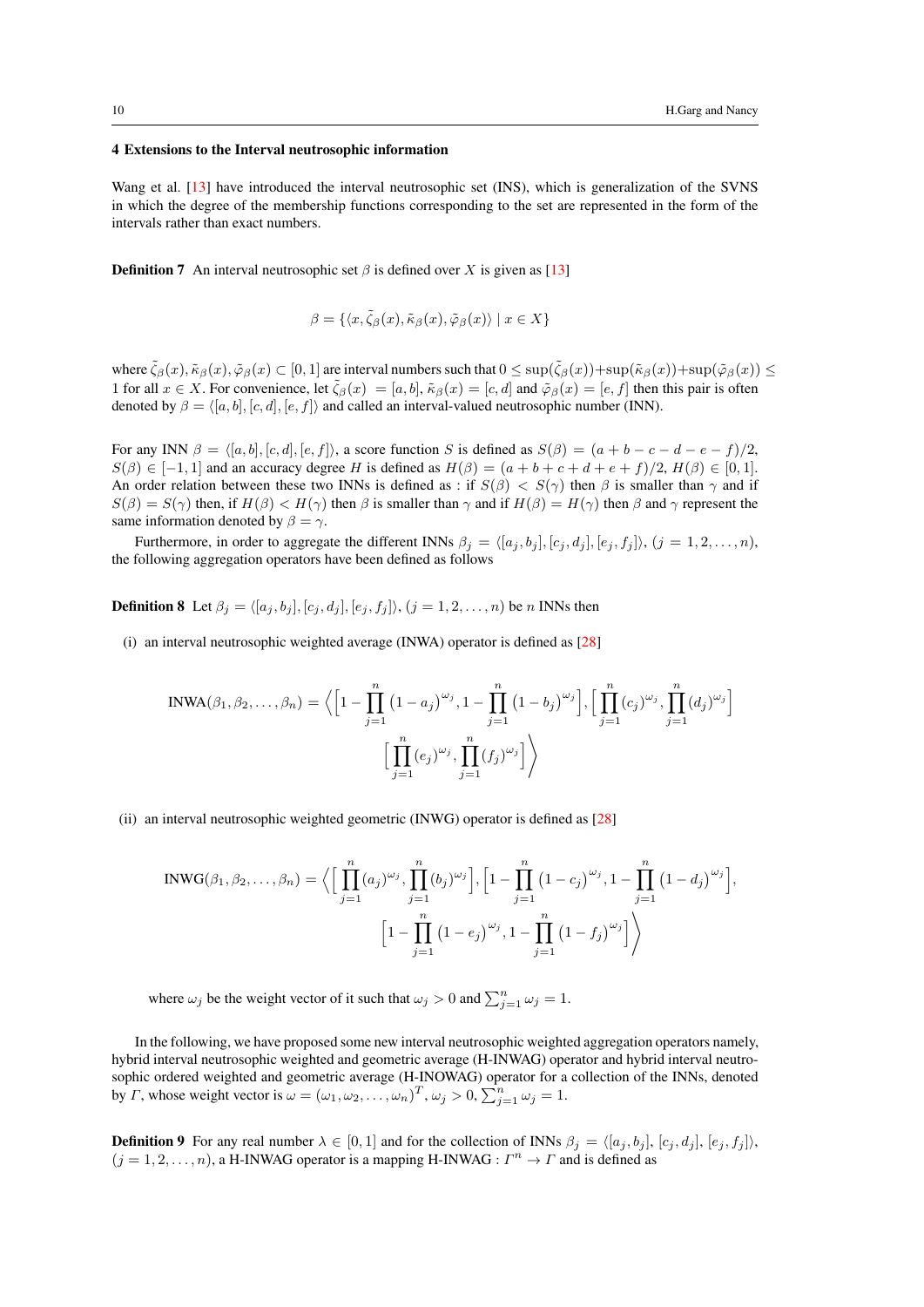H-INWAG(
$$
\beta_1, \beta_2, ..., \beta_n
$$
)  
\n= $\left(\bigoplus_{j=1}^n \omega_j \beta_j\right)^{\lambda} \bigotimes \left(\bigotimes_{j=1}^n \beta_j^{\omega_j}\right)^{1-\lambda}$   
\n= $\left\langle \left[ \left(1 - \prod_{j=1}^n (1 - a_j)^{\omega_j}\right)^{\lambda} \left(\prod_{j=1}^n a_j^{\omega_j}\right)^{1-\lambda}, \left(1 - \prod_{j=1}^n (1 - b_j)^{\omega_j}\right)^{\lambda} \left(\prod_{j=1}^n b_j^{\omega_j}\right)^{1-\lambda} \right] \right\}$   
\n $\left[1 - \left(1 - \prod_{j=1}^n c_j^{\omega_j}\right)^{\lambda} \left(\prod_{j=1}^n (1 - c_j)^{\omega_j}\right)^{1-\lambda}, 1 - \left(1 - \prod_{j=1}^n d_j^{\omega_j}\right)^{\lambda}$   
\n $\left(\prod_{j=1}^n (1 - d_j)^{\omega_j}\right)^{1-\lambda} \right], \left[1 - \left(1 - \prod_{j=1}^n e_j^{\omega_j}\right)^{\lambda} \left(\prod_{j=1}^n (1 - e_j)^{\omega_j}\right)^{1-\lambda}, 1 - \left(1 - \prod_{j=1}^n d_j^{\omega_j}\right)^{\lambda}$   
\n $1 - \left(1 - \prod_{j=1}^n f_j^{\omega_j}\right)^{\lambda} \left(\prod_{j=1}^n (1 - f_j)^{\omega_j}\right)^{1-\lambda} \right] \right\rangle$  (17)

where  $\omega_j$  is the weight of  $\beta_j$ ;  $(j = 1, 2, \ldots, n)$ .

Theorem 5 *The INOWA, INOWG and proposed operator H-INOWAG satisfies the following inequality*

$$
IWWG(\beta_1, \beta_2, \dots, \beta_n) \leq H\text{-}INVAG(\beta_1, \beta_2, \dots, \beta_n) \leq INWA(\beta_1, \beta_2, \dots, \beta_n)
$$
\n
$$
(18)
$$

*Proof* Proof is similar to Theorem [2,](#page-5-3) so we omit here.

**Definition 10** Let  $\beta_j = \langle [a_j, b_j], [c_j, d_j], [e_j, f_j] \rangle, j = 1, 2, ..., n$  be a collection of INNs. An H-INOWAG operator of dimension n is a mapping H-INOWA :  $\Gamma^n \to \Gamma$ , that has an associated positional weight vector  $w = (w_1, w_2, \dots, w_n)^T$ , such that  $w_j > 0$  and  $\sum_{j=1}^n w_j = 1$ , Furthermore,

H-INOWAG
$$
(\beta_1, \beta_2, ..., \beta_n)
$$
  
\n
$$
= \left( \bigoplus_{j=1}^n w_j \beta_{\xi(j)} \right)^{\lambda} \bigotimes \left( \bigotimes_{j=1}^n \beta_{\xi(j)}^{w_j} \right)^{1-\lambda}
$$
\n
$$
= \left\langle \left[ \left( 1 - \prod_{j=1}^n (1 - a_{\xi(j)})^{w_j} \right)^{\lambda} \left( \prod_{j=1}^n a_{\xi(j)}^{w_j} \right)^{1-\lambda}, \left( 1 - \prod_{j=1}^n (1 - b_{\xi(j)})^{w_j} \right)^{\lambda} \left( \prod_{j=1}^n b_{\xi(j)}^{w_j} \right)^{1-\lambda} \right],
$$
\n
$$
\left[ 1 - \left( 1 - \prod_{j=1}^n c_{\xi(j)}^{w_j} \right)^{\lambda} \left( \prod_{j=1}^n (1 - c_{\xi(j)})^{w_j} \right)^{1-\lambda}, 1 - \left( 1 - \prod_{j=1}^n d_{\xi(j)}^{w_j} \right)^{\lambda}
$$
\n
$$
\left( \prod_{j=1}^n (1 - d_{\xi(j)})^{w_j} \right)^{1-\lambda} \right], \left[ 1 - \left( 1 - \prod_{j=1}^n e_{\xi(j)}^{w_j} \right)^{\lambda} \left( \prod_{j=1}^n (1 - e_{\xi(j)})^{w_j} \right)^{1-\lambda},
$$
\n
$$
1 - \left( 1 - \prod_{j=1}^n f_{\xi(j)}^{w_j} \right)^{\lambda} \left( \prod_{j=1}^n (1 - f_{\xi(j)})^{w_j} \right)^{1-\lambda} \right] \right\rangle
$$
\n(19)

where  $(\xi(1), \xi(2), \ldots, \xi(n))$  is a permutation of  $(1, 2, \ldots, n)$  such that  $\beta_{\xi(j-1)} \geq \beta_{\xi(j)}$  for  $j = 2, 3, \ldots, n$ . Theorem 6 *The INOWA, INOWG and proposed operator H-INOWAG satisfies the following inequality*

$$
INOWG(\beta_1, \beta_2, \dots, \beta_n) \le H\text{-}INOWAG(\beta_1, \beta_2, \dots, \beta_n) \le INOWA(\beta_1, \beta_2, \dots, \beta_n)
$$
(20)

*Proof* Proof is similar to Theorem [2](#page-5-3) so we omit here.

#### <span id="page-10-0"></span>5 Proposed operators based decision-making approach

In this section, we have presented a decision-making method for solving MCDM problem by using proposed aggregation operators. A practical example from a field of decision-making has been taken for an illustrative and finally the proposed result has been compared with the existing approaches results under neutrosophic environment for demonstrating the validity of the proposed approach.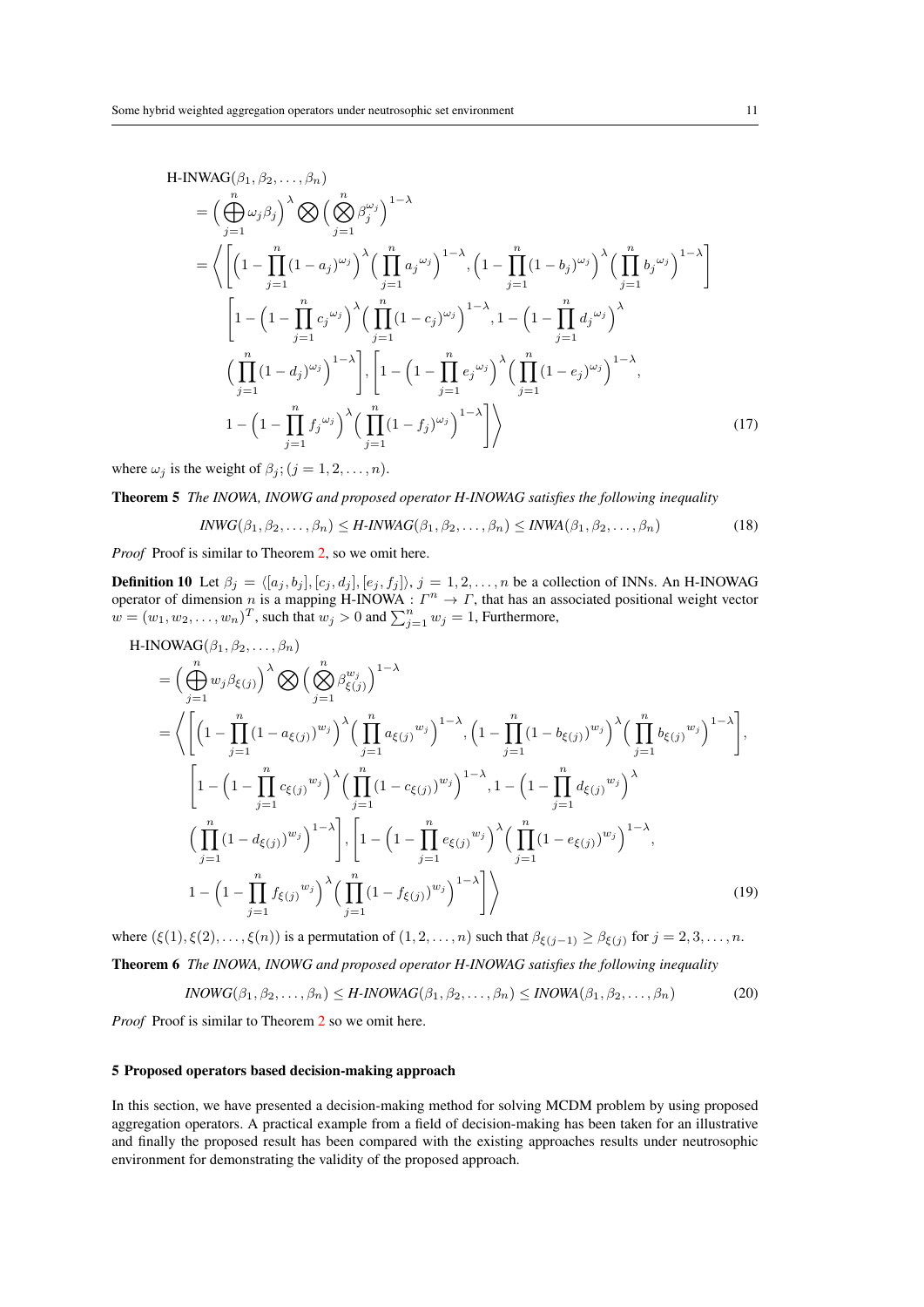# 5.1 Proposed approach

Assume that there is a set of m alternatives  $A = \{A_1, A_2, \ldots, A_m\}$  which are evaluated with respect to the set of n criteria  $C = \{C_1, C_2, \ldots, C_n\}$ . Consider that decision maker gives his/her preference values corresponding to each alternative  $A_i$ ;  $(i = 1, 2, ..., m)$  with respect to criteria  $C_j$ ;  $(j = 1, 2, ..., n)$  in terms of neutrosophic numbers denoted by  $\beta_{ij}$ . The collected information has been summarized in terms of neutrosophic decision matrix D and is represented as

$$
D = \begin{bmatrix} C_1 & C_2 & \dots & C_n \\ A_1 & \beta_{11} & \beta_{12} & \dots & \beta_{1n} \\ A_2 & \beta_{21} & \beta_{22} & \dots & \beta_{2n} \\ \vdots & \vdots & \vdots & \ddots & \vdots \\ A_m & \beta_{m1} & \beta_{m2} & \dots & \beta_{mn} \end{bmatrix}
$$

# Approach I:

Assume that the decision maker/expert gave their preferences towards the alternative in the form of SVNNs  $\beta_{ij} = \langle \zeta_{ij}, \kappa_{ij}, \varphi_{ij} \rangle, i = 1, 2, \ldots, m; j = 1, 2, \ldots, n$  where  $\zeta_{ij}, \varphi_{ij}$  represent the membership and non membership degrees of alternative  $A_i$  corresponding to the attribute  $C_i$  respectively and  $\kappa_{ij}$  represent the degree of indeterminacy. Then, in the following, we develop an approach, based on the proposed operators to find the best alternative(s) which involves the following steps.

Step 1. Obtain the collective information in terms of the decision matrix  $D = (\beta_{ij})_{m \times n}$ . Step 2. Utilize appropriately the H-SVNWAG operator:

$$
r_i = \text{H-SVNWAG}(\beta_{i1}, \beta_{i2}, \dots, \beta_{in})
$$
  
=  $\left\langle \left(1 - \prod_{j=1}^n (1 - \zeta_{ij})^{\omega_j}\right)^{\lambda} \left(\prod_{j=1}^n \zeta_{ij}^{\omega_j}\right)^{1-\lambda}, 1 - \left(1 - \prod_{j=1}^n \kappa_{ij}^{\omega_j}\right)^{\lambda} \left(\prod_{j=1}^n (1 - \kappa_{ij})^{\omega_j}\right)^{1-\lambda}, 1 - \left(1 - \prod_{j=1}^n \varphi_{ij}^{\omega_j}\right)^{\lambda} \left(\prod_{j=1}^n (1 - \varphi_{ij})^{\omega_j}\right)^{1-\lambda} \right\rangle$ 

or the H-SVNOWAG operator

$$
r_i = \text{H-SVNOWLEDMAG}(B_{i1}, B_{i2}, \dots, B_{in})
$$
  
=  $\left\langle \left(1 - \prod_{j=1}^n (1 - \zeta_{i\xi(j)})^{w_j}\right)^{\lambda} \left(\prod_{j=1}^n \zeta_{i\xi(j)}^{w_j}\right)^{1-\lambda}, 1 - \left(1 - \prod_{j=1}^n \kappa_{i\xi(j)}^{w_j}\right)^{\lambda} \left(\prod_{j=1}^n (1 - \kappa_{i\xi(j)})^{w_j}\right)^{1-\lambda}, 1 - \left(1 - \prod_{j=1}^n \varphi_{i\xi(j)}^{w_j}\right)^{\lambda} \left(\prod_{j=1}^n (1 - \varphi_{i\xi(j)})^{w_j}\right)^{1-\lambda}\right\rangle$ 

to aggregate all the individual SVNNs  $\beta_{ij}$  ( $j = 1, 2, \ldots, n$ ) into the collective SVNN  $r_i$  ( $i = 1, 2, \ldots, m$ ). Step 3. Compute the score value of the aggregated SVNNs  $r_i$ ,  $(i = 1, 2, ..., m)$  and arrange their values in the descending order.

Step 4. Rank the alternative according to the score value of final aggregated numbers and hence choose the best one(s).

## Approach II:

If the decision-makers' are given their preferences towards each alternative  $A_i(i = 1, 2, \ldots, m)$  in the form of INNs  $\beta_{ij} = \langle [a_{ij}, b_{ij}], [c_{ij}, d_{ij}], [e_{ij}, f_{ij}] \rangle, i = 1, 2, \ldots, m; j = 1, 2, \ldots, n$  rather than the crisp numbers  $\langle \zeta_{ij}, \kappa_{ij}, \varphi_{ij} \rangle$  for  $i = 1, 2, \ldots, m; j = 1, 2, \ldots, n$  then in the following, we develop an approach based on interval operators which involves the following steps.

Step 1. Obtain the collective information in terms of the interval-valued decision matrix  $D = (\beta_{ij})_{m \times n}$ .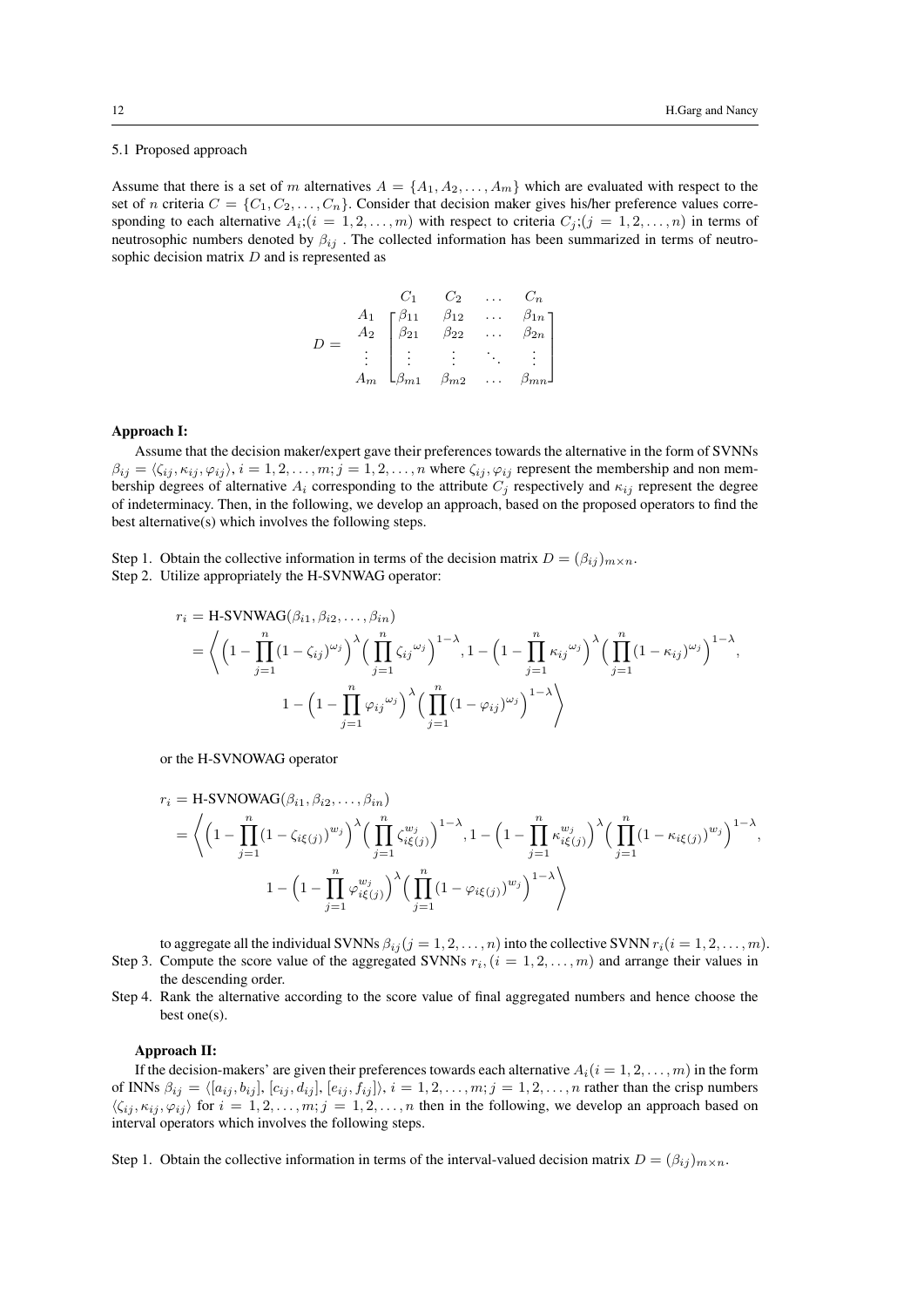#### Step 2. Utilize appropriately H-INWAG operator

$$
r_{i} = \text{H-INWAG}(\beta_{i1}, \beta_{i2}, ..., \beta_{in})
$$
\n
$$
= \left\langle \left[ \left( 1 - \prod_{j=1}^{n} (1 - a_{ij})^{\omega_{j}} \right)^{\lambda} \left( \prod_{j=1}^{n} a_{ij}^{\omega_{j}} \right)^{1-\lambda}, \left( 1 - \prod_{j=1}^{n} (1 - b_{ij})^{\omega_{j}} \right)^{\lambda} \left( \prod_{j=1}^{n} b_{ij}^{\omega_{j}} \right)^{1-\lambda} \right] \right\rangle
$$
\n
$$
\left[ 1 - \left( 1 - \prod_{j=1}^{n} c_{ij}^{\omega_{j}} \right)^{\lambda} \left( \prod_{j=1}^{n} (1 - c_{ij})^{\omega_{j}} \right)^{1-\lambda}, 1 - \left( 1 - \prod_{j=1}^{n} d_{ij}^{\omega_{j}} \right)^{\lambda}
$$
\n
$$
\left( \prod_{j=1}^{n} (1 - d_{ij})^{\omega_{j}} \right)^{1-\lambda} \right], \left[ 1 - \left( 1 - \prod_{j=1}^{n} e_{ij}^{\omega_{j}} \right)^{\lambda} \left( \prod_{j=1}^{n} (1 - e_{ij})^{\omega_{j}} \right)^{1-\lambda}, 1 - \left( 1 - \prod_{j=1}^{n} f_{ij}^{\omega_{j}} \right)^{\lambda} \left( \prod_{j=1}^{n} (1 - f_{ij})^{\omega_{j}} \right)^{1-\lambda} \right]
$$

or the H-INOWAG operator

$$
r_{i} = \text{H-INOWAG}(\beta_{i1}, \beta_{i2},..., \beta_{in})
$$
\n
$$
= \left\langle \left[ \left( 1 - \prod_{j=1}^{n} (1 - a_{i\xi(j)})^{w_{j}} \right)^{\lambda} \left( \prod_{j=1}^{n} a_{i\xi(j)}^{w_{j}} \right)^{1-\lambda}, \left( 1 - \prod_{j=1}^{n} (1 - b_{i\xi(j)})^{w_{j}} \right)^{\lambda} \right. \left. \left( \prod_{j=1}^{n} b_{i\xi(j)}^{w_{j}} \right)^{1-\lambda} \right], \left[ 1 - \left( 1 - \prod_{j=1}^{n} c_{i\xi(j)}^{w_{j}} \right)^{\lambda} \left( \prod_{j=1}^{n} (1 - c_{i\xi(j)})^{w_{j}} \right)^{1-\lambda},
$$
\n
$$
1 - \left( 1 - \prod_{j=1}^{n} d_{i\xi(j)}^{w_{j}} \right)^{\lambda} \left( \prod_{j=1}^{n} (1 - d_{i\xi(j)})^{w_{j}} \right)^{1-\lambda} \right], \left[ 1 - \left( 1 - \prod_{j=1}^{n} e_{i\xi(j)}^{w_{j}} \right)^{\lambda} \left( \prod_{j=1}^{n} (1 - e_{i\xi(j)})^{w_{j}} \right)^{1-\lambda}, 1 - \left( 1 - \prod_{j=1}^{n} f_{i\xi(j)}^{w_{j}} \right)^{\lambda} \left( \prod_{j=1}^{n} (1 - f_{i\xi(j)})^{w_{j}} \right)^{1-\lambda} \right] \right\rangle
$$

to aggregate the preference values into the collected INN  $r_i(i = 1, 2, \ldots, m)$ .

- Step 3. Compute the score value of the aggregated INNs  $r_i$ ,  $(i = 1, 2, ..., m)$  and arrange their values in the descending order.
- Step 4. Rank the alternative according to the score value of final aggregated numbers and hence choose the best one(s).

# 5.2 Illustrative example

The above proposed operators have been illustrated with a numerical example from the field of decisionmaking.

Demonetization is the withdrawal of a particular form of currency from circulation. On 8 November 2016, Government of India announced in a broadcast to the nation that Rs. 500 and Rs. 1,000 currency notes would no longer be recognized legally as currency. This step was taken to crack down the use of illicit and counterfeit cash to fund illegal activity and terrorism. As Government knew that demonetization will effect the Indian economy and may also drop country's Gross domestic product (GDP) growth. So before the announcement of the demonetization, Government wanted to conduct the survey of effect of this bold move on various sectors of Indian economy to take the further decisions. For doing this, Indian government hired a economist or decision maker who is able to handle this kind of situation and able to crack that which sector (alternative) of Indian economy will be effected by the demonetization. For this, decision maker assume the five important sectors on which our Indian economy depends and were given as:  $A_1(Agriculture Sector)$ ,  $A_2(Real-Estate Sector)$ ,  $A_3$ (Information Technology Sector),  $A_4$ (Educational Sector),  $A_5$ (Industrial Sector). For evaluation, decision maker considered criterion in the terms 'how much effect of demonetization on particular sector in linguistic terms' which are summarized as:  $C_1$ (Very low effect),  $C_2$ (Low effect),  $C_3$ (Regular effect),  $C_4$ ( High effect) and  $C_5$ (Very high effect). The importance of each criteria  $C_j$ ; (i = 1, 2, 3, 4, 5) is taken in the form of weight vector as  $\omega = (0.2, 0.25, 0.15, 0.3, 0.1)^T$  in the decision-making problem and in order to make the decision more pessimistic for future goals then manipulate the aggregation by using the OWA weighted vector  $w =$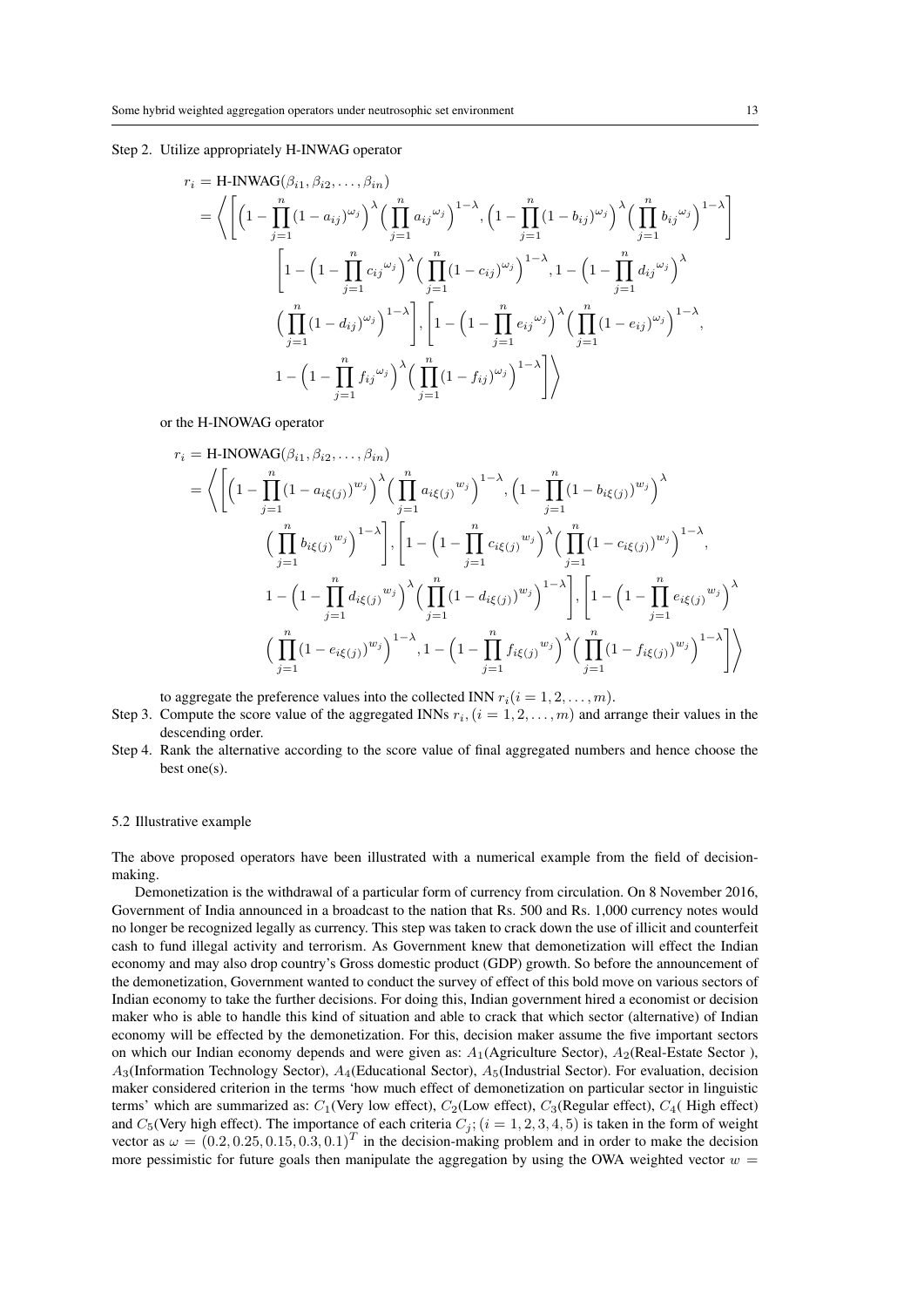$(0.1, 0.2, 0.2, 0.2, 0.3)^T$ . The procedure to get the most desirable alternative(s) by using the proposed operator is discussed as follows:

Step 1. The evaluation of these strategies are taken using the neutrosophic numbers by the decision makers under the above five general characteristics and hence construct the decision matrix as given in Table [1.](#page-15-7)

#### Insert Table [1](#page-15-7) here.

Step 2. By utilizing the proposed arithmetic and geometric aggregation operator to aggregate these decision information, their corresponding results are summarized in Table [2](#page-15-8) which include the SVNWA, SVNWG, SVNOWA, SVNOWG, SVNFWA, SVNFWG, SVNHWA, SVNHWG, H-SVNWAG and H-SVNOWAG operators.

#### Insert Table [2](#page-15-8) here.

- Step 3. The score values of aggregated SVNNs, shown in Table [2,](#page-15-8) are summarized in Table [3.](#page-15-9)
- Step 4. According to score function of the aggregated values, the ordering of the alternatives is shown in Table [4](#page-16-0) in which  $\succ$  means "preferred to". From these results, it has been seen that the best alternative is  $A_2$ by all the operators while the different aggregation operators have different ranking strategies which is slightly different. Thus, based on the decision makers preference in terms of their aggregation operators used, the results may leads to the different decisions.

On the other hand, if the given five strategies  $A_i(i = 1, 2, \ldots, 5)$  are to be evaluated using the INNs by the decision makers under the above five characteristics, then the following steps have been executed to find the most desirable alternative(s).

Step 1: The rating values of each alternative is measured in the form of INNs and are summarized in Table [5.](#page-16-1)

## Insert Table [5](#page-16-1) here.

- Step 2: By using the information provided by the decision maker related to these strategies and the weight vector, we compute, the aggregated values corresponding to it by using INWA, INWG, INOWA, INOWG, INFWA, INFWG, INHWA, INHWG, H-INWAG and H-INOWAG operators. The results corresponding to these are summarized in Table [6.](#page-16-2)
- Step 3: Calculate the score of aggregated values by using Definition [7](#page-9-1) and summarized in Table [7.](#page-17-0)
- Step 4: Based on these score values, we summarized their preference orders in Table [8](#page-17-1) and it has been concluded that the best region for investment is  $A_2$ .

## 5.3 Sensitivity Analysis

In order to access the impact of the parameter  $\lambda$  on the score values and ranking of the alternative, an investigation has been done by making a change in values of the parameter  $\lambda$  from 0 to 1. The overall score values of the alternative based on the different  $\lambda' s$  are summarized in the Table [9.](#page-17-2) From this table, it has been seen that when  $\lambda = 0$ , then the H-SVNWAG/H-INWAG reduces to SVNWG/INWG and H-SVNOWAG/H-INOWAG reduces to SVNOWG/INOWG. Also, it has been highlighted that if  $\lambda = 1$ , then the H-SVNWAG/H-INWAG reduces to SVNWA/INWA and H-SVNOWAG/H-INOWAG reduces to SVNOWA/INOWA. Further, the overall score values of different alternates are increasing as the increase of  $\lambda$ . Also, the ranking order of H-SVNWAG/H-INWAG and H-SVNOWAG/H-INOWAG for different values of  $\lambda$  are not identical but the final decision given by them is identical. The decision maker can select the desired value  $\lambda$  according to his preference or practical demand. Thus, the proposed operators are more flexible than the existing operators.

#### Insert Table [9](#page-17-2) here

#### <span id="page-13-0"></span>6 Conclusion

The main objective of this paper is to present new aggregation operators which are capable to fuse the behavior of the existing averaging and geometric operators. From these existing operators, it has been observed that the aggregated values given by them are either tends towards the maximum arguments values or towards the maximum weight values in some cases and hence they don't give the unbiased aggregated values. For handling their limitations, the new hybrid neutrosophic weighted average and geometric aggregation operators have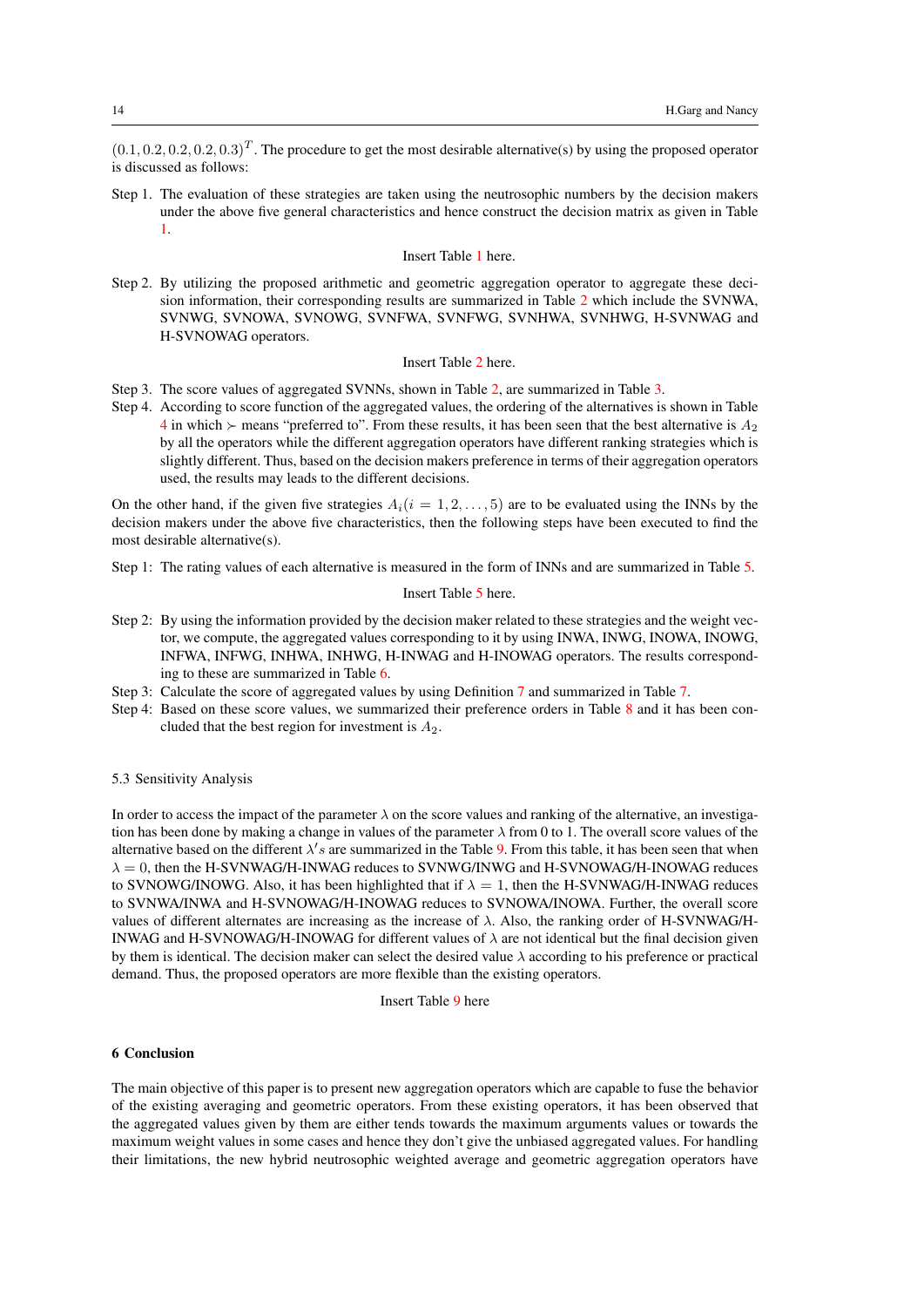been developed which can give the moderate values in the aggregation process. We have also studied some properties of these operators such as idempotency, boundedness, and monotonicity. Moreover, the parameter  $\lambda$  makes the proposed operator more flexible and general than existing operators such as SVNWA/INWA, SVNOWA/INOWA, SVNWG/INWG and SVNOWG/IVNOWA. Further, from the results and their corresponding comparative studies, it has been observed that the decision-making approaches defined in this paper are more stable for solving the MCDM problems. In future, we will extend the proposed work to other complex fields.

# References

- <span id="page-14-0"></span>1. L. A. Zadeh, Fuzzy sets, Information and Control 8 (1965) 338–353.
- <span id="page-14-1"></span>2. K. T. Atanassov, Intuitionistic fuzzy sets, Fuzzy Sets and Systems 20 (1986) 87 – 96.
- <span id="page-14-2"></span>3. K. Atanassov, G. Gargov, Interval-valued intuitionistic fuzzy sets, Fuzzy Sets and Systems 31 (1989) 343 – 349.
- <span id="page-14-3"></span>4. R. R. Yager, A. M. Abbasov, Pythagorean membeship grades, complex numbers and decision making, International Journal of Intelligent Systems 28 (2013) 436 – 452.
- <span id="page-14-4"></span>5. F. Smarandache, A unifying field in logics. Neutrosophy: neutrosophic probability, set and logic, American Research Press, Rehoboth, 1999.
- <span id="page-14-5"></span>6. Z. S. Xu, Intuitionistic fuzzy aggregation operators, IEEE Transactions of Fuzzy Systems 15 (2007) 1179 – 1187.
- <span id="page-14-6"></span>7. H. Garg, Confidence levels based Pythagorean fuzzy aggregation operators and its application to decisionmaking process, Computational and Mathematical Organization Theory (2017) 1–26. URL <10.1007/s10588-017-9242-8>
- <span id="page-14-7"></span>8. H. Garg, Novel intuitionistic fuzzy decision making method based on an improved operation laws and its application, Engineering Applications of Artificial Intelligence 60 (2017) 164 – 174.
- <span id="page-14-8"></span>9. H. Garg, Generalized intuitionistic fuzzy interactive geometric interaction operators using Einstein t-norm and t-conorm and their application to decision making, Computer and Industrial Engineering 101 (2016)  $53 - 69.$
- <span id="page-14-9"></span>10. K. Kumar, H. Garg, TOPSIS method based on the connection number of set pair analysis under intervalvalued intuitionistic fuzzy set environment, Computational and Applied Mathematics (2016) 1–11. URL <http://dx.doi.org/10.1007/s40314-016-0402-0>
- <span id="page-14-10"></span>11. H. Garg, A new generalized improved score function of interval-valued intuitionistic fuzzy sets and applications in expert systems, Applied Soft Computing 38 (2016) 988 – 999.
- <span id="page-14-11"></span>12. H. Garg, A new generalized Pythagorean fuzzy information aggregation using Einstein operations and its application to decision making, International Journal of Intelligent Systems 31 (9) (2016) 886 – 920.
- <span id="page-14-12"></span>13. H. Wang, F. Smarandache, Y. Q. Zhang, R. Smarandache, Interval neutrosophic sets and logic: theory and applications in computing, Hexis, Phoenix, AZ, 2005.
- <span id="page-14-13"></span>14. H. Wang, F. Smarandache, Y. Q. Zhang, R. Sunderraman, Single valued neutrosophic sets, Multispace Multistructure 4 (2010) 410 – 413.
- <span id="page-14-14"></span>15. J. Ye, A multicriteria decision-making method using aggregation operators for simplified neutrosophic sets, Journal of Intelligent and Fuzzy Systems 26 (5) (2014) 2459 – 2466.
- <span id="page-14-15"></span>16. J. J. Peng, J. Q. Wang, J. Wang, H. Y. Zhang, Z. H. Chen, Simplified neutrosophic sets and their applications in multi-criteria group decision-making problems, International Journal of System Science 47 (10) (2016) 2342 – 2358.
- <span id="page-14-16"></span>17. P. Liu, Y. Chu, Y. Li, Y. Chen, Some generalized neutrosophic number hamacher aggregation operators and their application to group decision making, International Journal of Fuzzy Systems 16 (2) (2014) 242 – 255.
- <span id="page-14-17"></span>18. H. Y. Zhang, J. Q. Wang, X. H. Chen, Interval neutrosophic sets and their application in multicriteria decision making problems, The Scientific World Journal Volume 2014 (2014) Article ID 645953, 15 pages.
- <span id="page-14-18"></span>19. Z. Aiwu, D. Jianguo, G. Hongjun, Interval valued neutrosophic sets and multi-attribute decision-making based on generalized weighted aggregation operator, Journal of Intelligent and Fuzzy Systems 29 (2015) 2697 – 2706.
- <span id="page-14-19"></span>20. Nancy, H. Garg, Novel single-valued neutrosophic decision making operators under frank norm operations and its application, International Journal for Uncertainty Quantification 6 (4) (2016) 361 – 375.
- <span id="page-14-20"></span>21. P. Ji, J.-Q. Wang, H.-Y. Zhang, Frank prioritized bonferroni mean operator with single-valued neutrosophic sets and its application in selecting third-party logistics providers, Neural Computing and Applications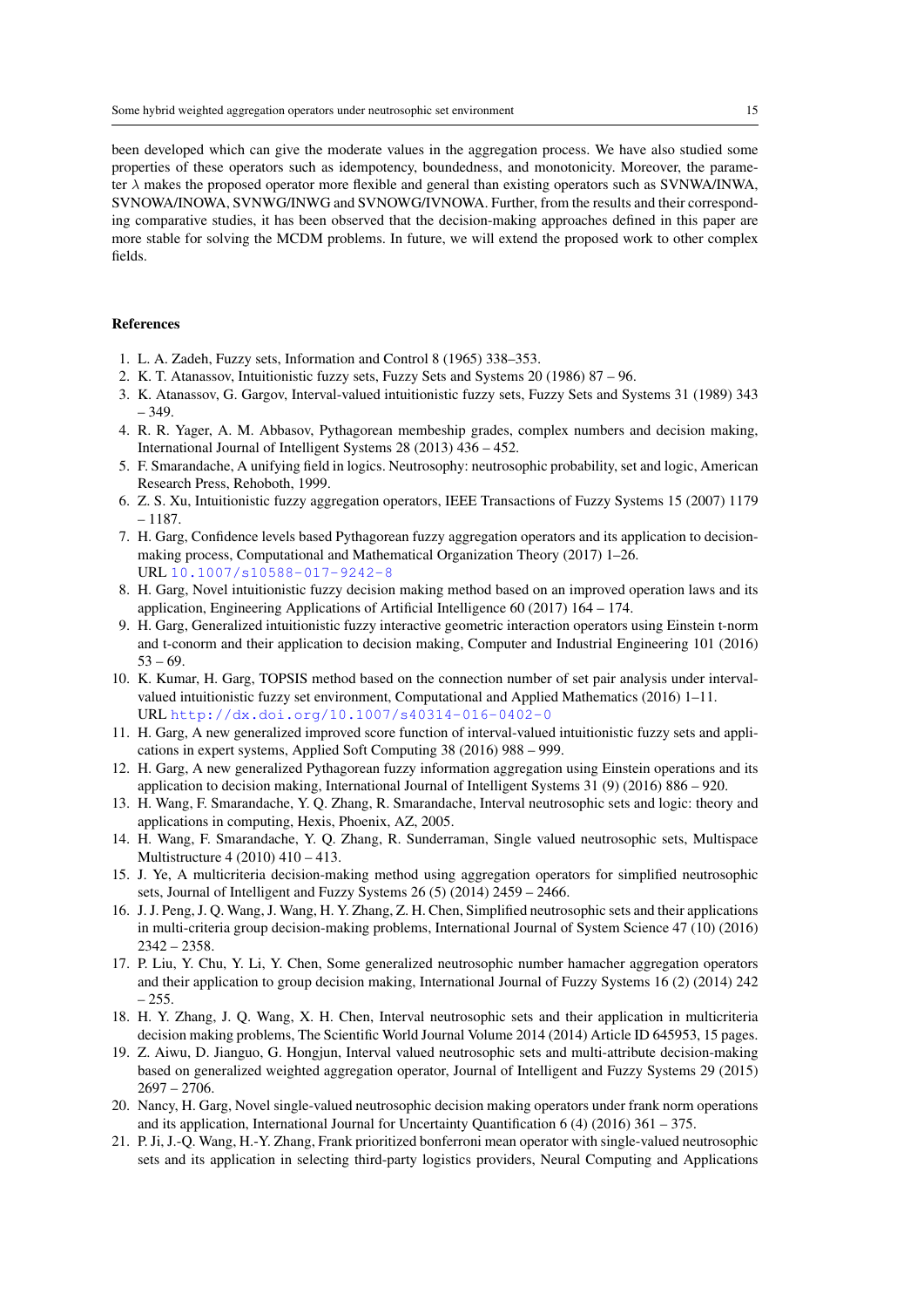(2016) 1–25.

URL <10.1007/s00521-016-2660-6>

- <span id="page-15-0"></span>22. Y.-X. Ma, J. Q. Wang, J. Wang, X.-H. Wu, An interval neutrosophic linguistic multi-criteria group decision-making method and its application in selecting medical treatment options, Neural Computing and Applications (2016) 1–21. URL <10.1007/s00521-016-2203-1>
- <span id="page-15-1"></span>23. Y. Li, P. Liu, Y. Chen, Some single valued neutrosophic number heronian mean operators and their application in multiple attribute group decision making, Informatica  $27(1)(2016) 85 - 110$ .
- <span id="page-15-2"></span>24. Nancy, H. Garg, An improved score function for ranking neutrosophic sets and its application to decisionmaking process, International Journal for Uncertainty Quantification 6 (5) (2016) 377 – 385.
- <span id="page-15-3"></span>25. H. Garg, Nancy, On single-valued neutrosophic entropy of order  $\alpha$ , Neutrosophic Sets and Systems 14  $(2016)$  21 – 28.
- <span id="page-15-4"></span>26. L. Yang, B. Li, A multi-criteria decision-making method using power aggregation operators for singlevalued neutrosophic sets, International Journal of Database and theory and application 9 (2) (2016) 23 – 32.
- <span id="page-15-5"></span>27. P. Liu, Y. Wang, Interval neutrosophic prioritized OWA operator and its application to multiple attribute decision making, Journal of Science Science and Complexity 29 (3) (2016) 681 – 697.
- <span id="page-15-6"></span>28. Z. Zhang, C. Wu, A novel method for single-valued neutrosophic multi-criteria decision making with incomplete weight information, Neutrosophic Sets and Systems 4 (2014) 35 – 49.

Table 1 Neutrosophic decision making matrix

<span id="page-15-7"></span>

|       | $\epsilon$ in                   | $C_2$                           | $C_3$                           | $C_A$                           | $C_{5}$                         |
|-------|---------------------------------|---------------------------------|---------------------------------|---------------------------------|---------------------------------|
| $A_1$ | (0.5, 0.3, 0.4)                 | $\langle 0.5, 0.2, 0.3 \rangle$ | (0.2, 0.2, 0.6)                 | (0.3, 0.2, 0.4)                 | (0.3, 0.3, 0.4)                 |
| $A_2$ | $\langle 0.7, 0.1, 0.3 \rangle$ | $\langle 0.7, 0.2, 0.3 \rangle$ | $\langle 0.6, 0.3, 0.2 \rangle$ | $\langle 0.6, 0.4, 0.2 \rangle$ | $\langle 0.7, 0.1, 0.2 \rangle$ |
| $A_3$ | (0.5, 0.3, 0.4)                 | $\langle 0.6, 0.2, 0.4 \rangle$ | $\langle 0.6, 0.1, 0.2 \rangle$ | $\langle 0.5, 0.1, 0.3 \rangle$ | $\langle 0.6, 0.4, 0.3 \rangle$ |
| $A_4$ | $\langle 0.7, 0.3, 0.2 \rangle$ | $\langle 0.7, 0.2, 0.2 \rangle$ | $\langle 0.4, 0.5, 0.2 \rangle$ | $\langle 0.5, 0.2, 0.2 \rangle$ | (0.4, 0.5, 0.4)                 |
| $A_5$ | $\langle 0.4, 0.1, 0.3 \rangle$ | $\langle 0.5, 0.1, 0.2 \rangle$ | $\langle 0.4, 0.1, 0.5 \rangle$ | $\langle 0.4, 0.3, 0.6 \rangle$ | $\langle 0.3, 0.2, 0.4 \rangle$ |

<span id="page-15-8"></span>Table 2 Neutrosophic aggregated results by using aggregated operators( $\lambda = 0.5$ )

|                | SVMWA[16]                | <b>SVNWG</b> [16]        | SVNHWA [17]              | SVNOWA [16]              |                          |
|----------------|--------------------------|--------------------------|--------------------------|--------------------------|--------------------------|
|                |                          |                          | $\gamma=2$               | $\gamma = 3$             |                          |
| A <sub>1</sub> | (0.3862, 0.2259, 0.3956) | (0.3553, 0.2314, 0.4132) | (0.3812, 0.2264, 0.3980) | (0.3782, 0.2266, 0.3992) | (0.3413, 0.2352, 0.4389) |
| A <sub>2</sub> | (0.6585, 0.2125, 0.2400) | (0.6531, 0.2548, 0.2467) | (0.6578, 0.2165, 0.2407) | (0.6575, 0.2181, 0.2410) | (0.6536, 0.2169, 0.2352) |
| $A_3$          | (0.5528, 0.1702, 0.3213) | (0.5477, 0.2020, 0.3337) | (0.5520, 0.1726, 0.3230) | (0.5516, 0.1735, 0.3237) | (0.5528, 0.2107, 0.3326) |
| $A_4$          | (0.5842, 0.2727, 0.2144) | (0.5502, 0.3074, 0.2227) | (0.5790, 0.2765, 0.2151) | (0.5766, 0.2781, 0.2154) | (0.5301, 0.3429, 0.2462) |
| $A_5$          | (0.4178, 0.1490, 0.3708) | (0.4110, 0.1751, 0.4271) | (0.4167, 0.1508, 0.3788) | (0.4160, 0.1515, 0.3825) | (0.4193, 0.1261, 0.3455) |
|                | SVNOWG[16]               | SVNFWA[20]               | SVNFWG[20]               | <b>H-SVNWAG</b>          | <b>H-SVNOWAG</b>         |
| $A_1$          | (0.3096, 0.2416, 0.4605) | (0.3840, 0.2262, 0.3968) | (0.3576, 0.2311, 0.4117) | (0.3704, 0.2286, 0.4045) | (0.3251, 0.2384, 0.4498) |
| A <sub>2</sub> | (0.6481, 0.2598, 0.2416) | (0.6581, 0.2149, 0.2404) | (0.6535, 0.2525, 0.2463) | (0.6558, 0.2340, 0.2434) | (0.6508, 0.2386, 0.2384) |
| $A_3$          | (0.5477, 0.2483, 0.3432) | (0.5524, 0.1716, 0.3222) | (0.5481, 0.2002, 0.3329) | (0.5502, 0.1862, 0.3275) | (0.5502, 0.2297, 0.3380) |
| $A_4$          | (0.4947, 0.3842, 0.2661) | (0.5815, 0.2748, 0.2148) | (0.5528, 0.3047, 0.2220) | (0.5669, 0.2903, 0.2185) | (0.5121, 0.3639, 0.2563) |
| $A_5$          | (0.3862, 0.1848, 0.4563) | (0.4173, 0.1501, 0.3751) | (0.4115, 0.1738, 0.4230) | (0.4144, 0.1622, 0.3996) | (0.3893, 0.1723, 0.4365) |

Table 3 Score values of aggregated SVNNs

<span id="page-15-9"></span>

|                | <b>SVNWA</b> [16]  | <b>SVNWG [16]</b> | SVNOWA[16] | SVNOWG [16]               | SVNFWA [20]      |  |
|----------------|--------------------|-------------------|------------|---------------------------|------------------|--|
| A <sub>1</sub> | $-0.2353$          | $-0.2894$         | $-0.3328$  | $-0.3924$                 | $-0.2390$        |  |
| $A_2$          | 0.2060             | 0.1516            | 0.2015     | 0.1467                    | 0.2028           |  |
| $A_3$          | 0.0613             | 0.0120            | 0.0094     | $-0.0438$                 | 0.0886           |  |
| $A_4$          | 0.0971             | 0.0201            | $-0.0591$  | $-0.1556$                 | 0.0919           |  |
| $A_5$          | $-0.1020$          | $-0.1913$         | $-0.1834$  | $-0.2549$                 | $-0.1079$        |  |
|                | <b>SVNFWG [20]</b> | SVNHWA[17]        |            | <b>Proposed Operators</b> |                  |  |
|                |                    |                   |            |                           |                  |  |
|                |                    | $\gamma=2$        | $\gamma=3$ | <b>H-SVNWAG</b>           | <b>H-SVNOWAG</b> |  |
| $A_1$          | $-0.2852$          | $-0.2432$         | $-0.2476$  | $-0.2627$                 | $-0.3631$        |  |
| $A_2$          | 0.1547             | 0.2006            | 0.1984     | 0.1785                    | 0.1738           |  |
| $A_3$          | 0.0150             | 0.0564            | 0.0544     | 0.0365                    | $-0.0174$        |  |
| $A_4$          | 0.0261             | 0.0874            | 0.0831     | 0.0581                    | $-0.1081$        |  |
| $A_5$          | $-0.1853$          | $-0.1129$         | $-0.1180$  | $-0.1474$                 | $-0.2196$        |  |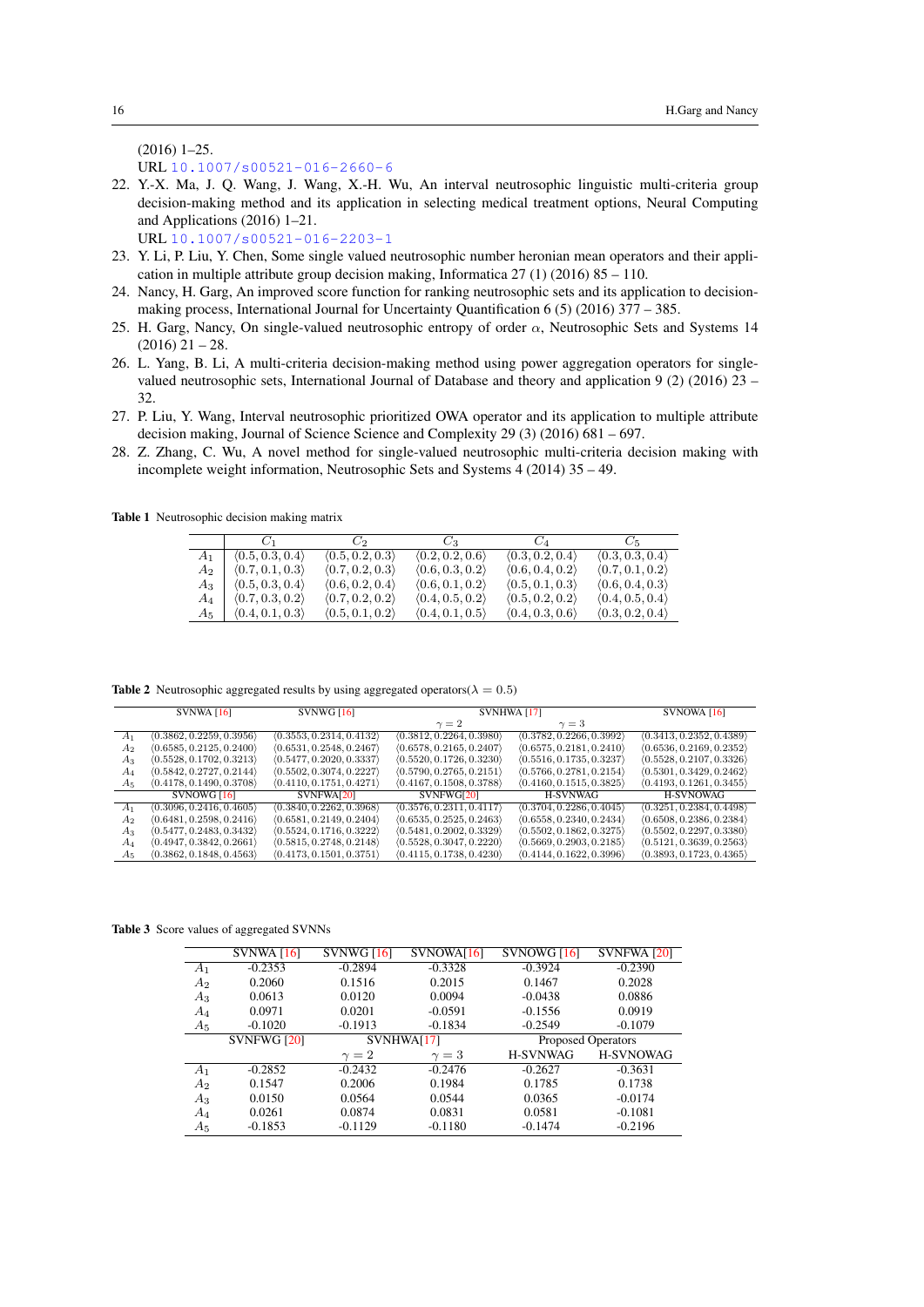Table 4 Ordering of the alternatives

<span id="page-16-0"></span>

| Existing operators | Ordering                                      | Proposed operators | Ordering                                      |
|--------------------|-----------------------------------------------|--------------------|-----------------------------------------------|
| SVMWA [16]         | $A_2 \succ A_4 \succ A_3 \succ A_5 \succ A_1$ | <b>H-SVNWAG</b>    | $A_2 \succ A_3 \succ A_4 \succ A_5 \succ A_1$ |
| $S$ VNOWA [16]     | $A_2 \succ A_3 \succ A_4 \succ A_5 \succ A_1$ | <b>H-SVNOWAG</b>   | $A_2 \succ A_4 \succ A_3 \succ A_5 \succ A_1$ |
| <b>SVNWG [16]</b>  | $A_2 \succ A_4 \succ A_3 \succ A_5 \succ A_1$ |                    |                                               |
| SVNOWG[16]         | $A_2 \succ A_3 \succ A_4 \succ A_5 \succ A_1$ |                    |                                               |
| <b>SVNHWA [17]</b> | $A_2 \succ A_4 \succ A_3 \succ A_5 \succ A_1$ |                    |                                               |
| <b>SVNFWA [20]</b> | $A_2 \succ A_4 \succ A_3 \succ A_5 \succ A_1$ |                    |                                               |
| SVNFWG [20]        | $A_2 \succ A_4 \succ A_3 \succ A_5 \succ A_1$ |                    |                                               |

<span id="page-16-1"></span>

|  |  |  |  |  | <b>Table 5</b> Information about each alternative under five characteristics in form of INNs |  |  |
|--|--|--|--|--|----------------------------------------------------------------------------------------------|--|--|
|--|--|--|--|--|----------------------------------------------------------------------------------------------|--|--|

|       | $C_1$                                                | С,                                                     | $C_3$                                                | $C_4$                                                | U5                                                   |
|-------|------------------------------------------------------|--------------------------------------------------------|------------------------------------------------------|------------------------------------------------------|------------------------------------------------------|
| Aı    | $\langle [0.4, 0.6], [0.2, 0.3], [0.3, 0.5] \rangle$ | $\langle [0.45, 0.55], [0.1, 0.2], [0.3, 0.4] \rangle$ | $\langle [0.2, 0.3], [0.1, 0.2], [0.6, 0.7] \rangle$ | $\langle [0.2, 0.4], [0.2, 0.3], [0.3, 0.4] \rangle$ | $\langle [0.2, 0.4], [0.3, 0.4], [0.4, 0.6] \rangle$ |
| $A_2$ | $\langle [0.7, 0.8], [0.1, 0.2], [0.3, 0.5] \rangle$ | $\langle [0.65, 0.80], [0.2, 0.3], [0.3, 0.5] \rangle$ | $\langle [0.5, 0.7], [0.2, 0.3], [0.2, 0.3] \rangle$ | $\langle [0.6, 0.7], [0.4, 0.5], [0.2, 0.3] \rangle$ | $\langle [0.6, 0.7], [0.1, 0.3], [0.2, 0.3] \rangle$ |
| Αз    | $\langle [0.5, 0.6], [0.3, 0.4], [0.4, 0.5] \rangle$ | $\langle [0.60, 0.65], [0.2, 0.3], [0.3, 0.4] \rangle$ | $\langle [0.4, 0.6], [0.1, 0.2], [0.2, 0.3] \rangle$ | $\langle [0.4, 0.5], [0.1, 0.3], [0.3, 0.4] \rangle$ | $\langle [0.6, 0.7], [0.4, 0.5], [0.3, 0.4] \rangle$ |
| Ал    | $\langle [0.6, 0.7], [0.3, 0.5], [0.2, 0.4] \rangle$ | $\langle [0.70, 0.80], [0.1, 0.2], [0.1, 0.2] \rangle$ | $\langle [0.4, 0.5], [0.5, 0.6], [0.1, 0.2] \rangle$ | $\langle [0.3, 0.5], [0.1, 0.2], [0.2, 0.3] \rangle$ | $\langle [0.3, 0.4], [0.5, 0.6], [0.4, 0.5] \rangle$ |
| $A_5$ | $\langle [0.4, 0.5], [0.1, 0.2], [0.3, 0.4] \rangle$ | $\langle [0.50, 0.60], [0.1, 0.2], [0.2, 0.3] \rangle$ | $\langle [0.3, 0.4], [0.1, 0.2], [0.5, 0.6] \rangle$ | $\langle [0.3, 0.4], [0.2, 0.3], [0.5, 0.6] \rangle$ | $\langle [0.2, 0.3], [0.2, 0.4], [0.3, 0.4] \rangle$ |

<span id="page-16-2"></span>

|  | <b>Table 6</b> Neutrosophic aggregated results by using aggregated operators( $\lambda = 0.50$ ) |  |  |  |  |  |  |  |  |
|--|--------------------------------------------------------------------------------------------------|--|--|--|--|--|--|--|--|
|--|--------------------------------------------------------------------------------------------------|--|--|--|--|--|--|--|--|

|       | <b>INWA</b> [28]                                                       | <b>INWG</b> [28]                                                       |
|-------|------------------------------------------------------------------------|------------------------------------------------------------------------|
| $A_1$ | $( [0.3123, 0.4731], [0.1578, 0.2625], [0.3426, 0.4737])$              | $(0.2814, 0.4499], [0.1725, 0.2729], [0.3662, 0.4993])$                |
| $A_2$ | $(0.6223, 0.7500], [0.2000, 0.3224], [0.2400, 0.3775])$                | $\langle [0.6143, 0.7434], [0.2398, 0.3501], [0.2467, 0.3984] \rangle$ |
| $A_3$ | $\langle [0.4980, 0.5981], [0.1702, 0.3147], [0.2990, 0.4006] \rangle$ | $\langle [0.4820, 0.5885], [0.2020, 0.3304], [0.3075, 0.4080] \rangle$ |
| $A_4$ | $\langle [0.5052, 0.6344], [0.1863, 0.3162], [0.1625, 0.2844] \rangle$ | $\langle [0.4447, 0.5882], [0.2611, 0.3876], [0.1852, 0.3077] \rangle$ |
| $A_5$ | $(0.3676, 0.4691], [0.1320, 0.2421], [0.3590, 0.4468])$                | $\langle [0.3467, 0.4497], [0.1414, 0.2532], [0.3985, 0.4804] \rangle$ |
|       |                                                                        |                                                                        |
|       | <b>INOWA</b> [28]                                                      | INOWG[28]                                                              |
| $A_1$ | $(0.2725, 0.4456], [0.1835, 0.2896], [0.3757, 0.5283])$                | $\langle [0.2491, 0.4228], [0.2038, 0.3043], [0.4024, 0.5541] \rangle$ |
| $A_2$ | $\langle [0.6043, 0.7344], [0.2000, 0.3358], [0.2259, 0.3497] \rangle$ | $(0.5970, 0.7286], [0.2398, 0.3587], [0.2314, 0.3672])$                |
| $A_3$ | $\langle [0.5170, 0.6155], [0.2107, 0.3478], [0.3140, 0.4156] \rangle$ | $\langle [0.5030, 0.6063], [0.2483, 0.3667], [0.3226, 0.4231] \rangle$ |
| $A_4$ | $(0.4424, 0.5649], [0.2786, 0.4161], [0.2000, 0.3280])$                | $\langle [0.3973, 0.5242], [0.3621, 0.4851], [0.2398, 0.3613] \rangle$ |
| $A_5$ | $\langle [0.3169, 0.4182], [0.1414, 0.2670], [0.4119, 0.4571] \rangle$ | $\langle [0.2961, 0.3995], [0.1515, 0.2855], [0.4395, 0.4819] \rangle$ |
|       |                                                                        | INHWA[17]                                                              |
|       | $\gamma=2$                                                             | $\gamma=3$                                                             |
| $A_1$ | $\langle [0.3072, 0.4693], [0.1589, 0.2637], [0.3454, 0.4774] \rangle$ | $\langle [0.3040, 0.4672], [0.1593, 0.2641], [0.3468, 0.4794] \rangle$ |
| $A_2$ | $(0.6212, 0.7493], [0.2035, 0.3259], [0.2407, 0.3805])$                | $(0.6207, 0.7490], [0.2049, 0.3275], [0.2410, 0.3819])$                |
| $A_3$ | $\langle [0.4953, 0.5967], [0.1726, 0.3167], [0.3001, 0.4017] \rangle$ | $\langle [0.4940, 0.5960], [0.1735, 0.3175], [0.3005, 0.4022] \rangle$ |
| $A_4$ | $\langle [0.4951, 0.6277], [0.1923, 0.3249], [0.1641, 0.2870] \rangle$ | $\langle [0.4899, 0.6247], [0.1948, 0.3290], [0.1647, 0.2882] \rangle$ |
| $A_5$ | $\langle [0.3641, 0.4658], [0.1325, 0.2432], [0.3647, 0.4521] \rangle$ | $\langle [0.3621, 0.4641], [0.1327, 0.2437], [0.3672, 0.4547] \rangle$ |
|       | <b>INFWA [20]</b>                                                      | <b>INFWG</b> [20]                                                      |
| $A_1$ | $\langle [0.3101, 0.4713], [0.1585, 0.2632], [0.3440, 0.4755] \rangle$ | $\langle [0.2834, 0.4518], [0.1719, 0.2722], [0.3639, 0.4970] \rangle$ |
| $A_2$ | $(0.6217, 0.7496], [0.2021, 0.3243], [0.2404, 0.3791])$                | $(0.6149, 0.7437], [0.2374, 0.3480], [0.2463, 0.3967])$                |
| $A_3$ | $\langle [0.4967, 0.5973], [0.1716, 0.3158], [0.2996, 0.4012] \rangle$ | $\langle [0.4833, 0.5893], [0.2002, 0.3293], [0.3070, 0.4074] \rangle$ |
| $A_4$ | $\langle [0.5003, 0.6308], [0.1897, 0.3209], [0.1634, 0.2859] \rangle$ | $\langle [0.4492, 0.5914], [0.2562, 0.3822], [0.1839, 0.3060] \rangle$ |
| $A_5$ | $\langle [0.3661, 0.4676], [0.1323, 0.2427], [0.3621, 0.4494] \rangle$ | $\langle [0.3482, 0.4513], [0.1410, 0.2525], [0.3959, 0.4778] \rangle$ |
|       | <b>H-INWAG</b>                                                         | <b>H-INOWAG</b>                                                        |
| $A_1$ | $(0.2964, 0.4613], [0.1652, 0.2677], [0.3545, 0.4867])$                | $\langle [0.2606, 0.4340], [0.1937, 0.2970], [0.3892, 0.5414] \rangle$ |
| $A_2$ | $(0.6183, 0.7467], [0.2201, 0.3076], [0.2434, 0.3880])$                | $(0.6006, 0.7315], [0.2201, 0.3184], [0.2286, 0.3585])$                |
| $A_3$ | $\langle [0.4900, 0.5933], [0.1862, 0.3226], [0.3033, 0.4043] \rangle$ | $\langle [0.5099, 0.6109], [0.2297, 0.3573], [0.3184, 0.4194] \rangle$ |
| $A_4$ | $\langle [0.4740, 0.6109], [0.2246, 0.3529], [0.1739, 0.2961] \rangle$ | $\langle [0.4193, 0.5442], [0.3216, 0.4517], [0.2201, 0.3449] \rangle$ |
| $A_5$ | $\langle [0.3570, 0.4593], [0.1367, 0.2477], [0.3598, 0.4639] \rangle$ | $\langle [0.3170, 0.4191], [0.1465, 0.2670], [0.3863, 0.4894] \rangle$ |